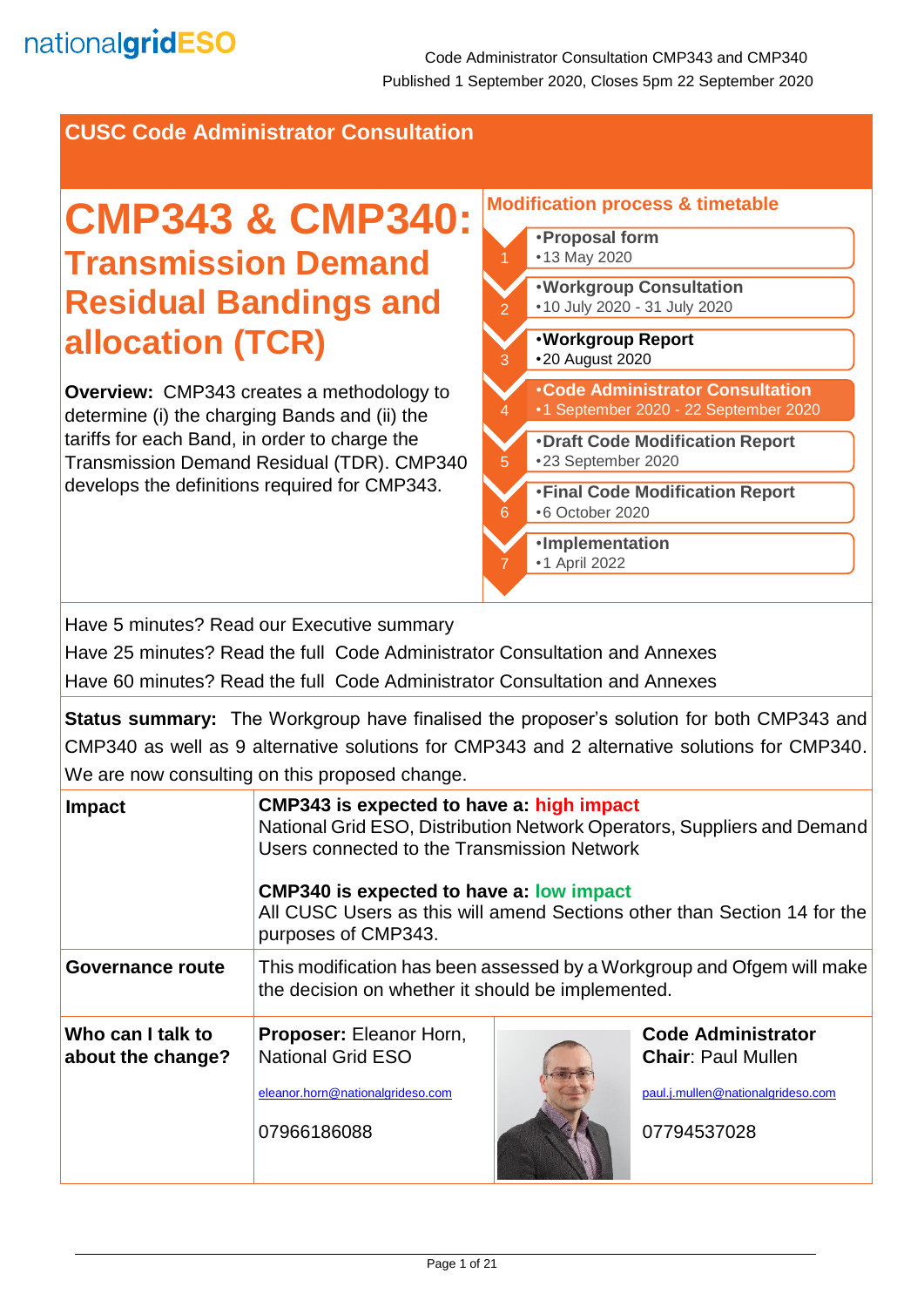| How do I respond? | Send your response proforma to cusc.team@nationalgrideso.com by<br>5pm on 22 September 2020 |
|-------------------|---------------------------------------------------------------------------------------------|
|                   |                                                                                             |

### **Executive Summary**

CMP343 will deliver part of Ofgem's TCR direction<sup>1</sup> concerning the Transmission Demand Residual (TDR) by creating a methodology by which the residual element of demand Transmission Network Use of System (TNUoS) tariffs can be apportioned to Half Hourly (HH) and Non Half-Hourly (NHH) demand, and a separate methodology to determine the 'Bands' against which the residual element of demand TNUoS is levied. CMP340 will provide the definitions required for CMP343.

### **What is the issue?**

l

Currently, network cost recovery incentivises inefficient actions and there are differences in treatment across transmission and distribution. The full rationale for this change can be found in Ofgem's TCR direction.

# **What is the solution and when will it come into effect?**

**Proposers solution (CMP343):** The ESO will determine and publish the Bands that apply at each voltage level. The ESO will create these by segregating transmission connected demand by consumption in accordance with the requisite percentiles.

Key aspects of this solution are set out in the following table:

| The locational charge<br>is floored at £0, in<br>demand zones, where<br>the locational demand | A single charging<br><b>Band to charge</b><br>the TDR to<br>transmission | A volumetric,<br>p/kWh Residual<br>charge for<br><b>Unmetered Supply</b> | Implementation<br>date of 1 April<br>2022 (as<br>directed by the |
|-----------------------------------------------------------------------------------------------|--------------------------------------------------------------------------|--------------------------------------------------------------------------|------------------------------------------------------------------|
| TNU <sub>o</sub> S tariff <sup>2</sup> is                                                     | connected sites                                                          | <b>Final Demand</b>                                                      | <b>Authority)</b>                                                |
| negative                                                                                      |                                                                          | <b>Sites</b>                                                             |                                                                  |

**Alternative solutions (CMP343):** 9 Workgroup Alternative CUSC Modifications (WACMs) have been put forward by the Workgroup. WACMs 1 to 8 add the following variants to the Original solution:

- creating 2 or 4 transmission bands determined by percentiles of consumption rather than a single transmission band
- alternative options to flooring the locational charge at £0 in negative locational TNUoS charging zones. Note that these options only apply from 1 April 2022 to 31 March 2023.

<sup>1</sup> [https://www.ofgem.gov.uk/publications-and-updates/targeted-charging-review-decision-and-impact](https://www.ofgem.gov.uk/publications-and-updates/targeted-charging-review-decision-and-impact-assessment)[assessment](https://www.ofgem.gov.uk/publications-and-updates/targeted-charging-review-decision-and-impact-assessment)

<sup>&</sup>lt;sup>2</sup> £/kW for HH metered users based on consumption over triad or p/kWh for NHH metered users based on 4-7PM chargeable volume.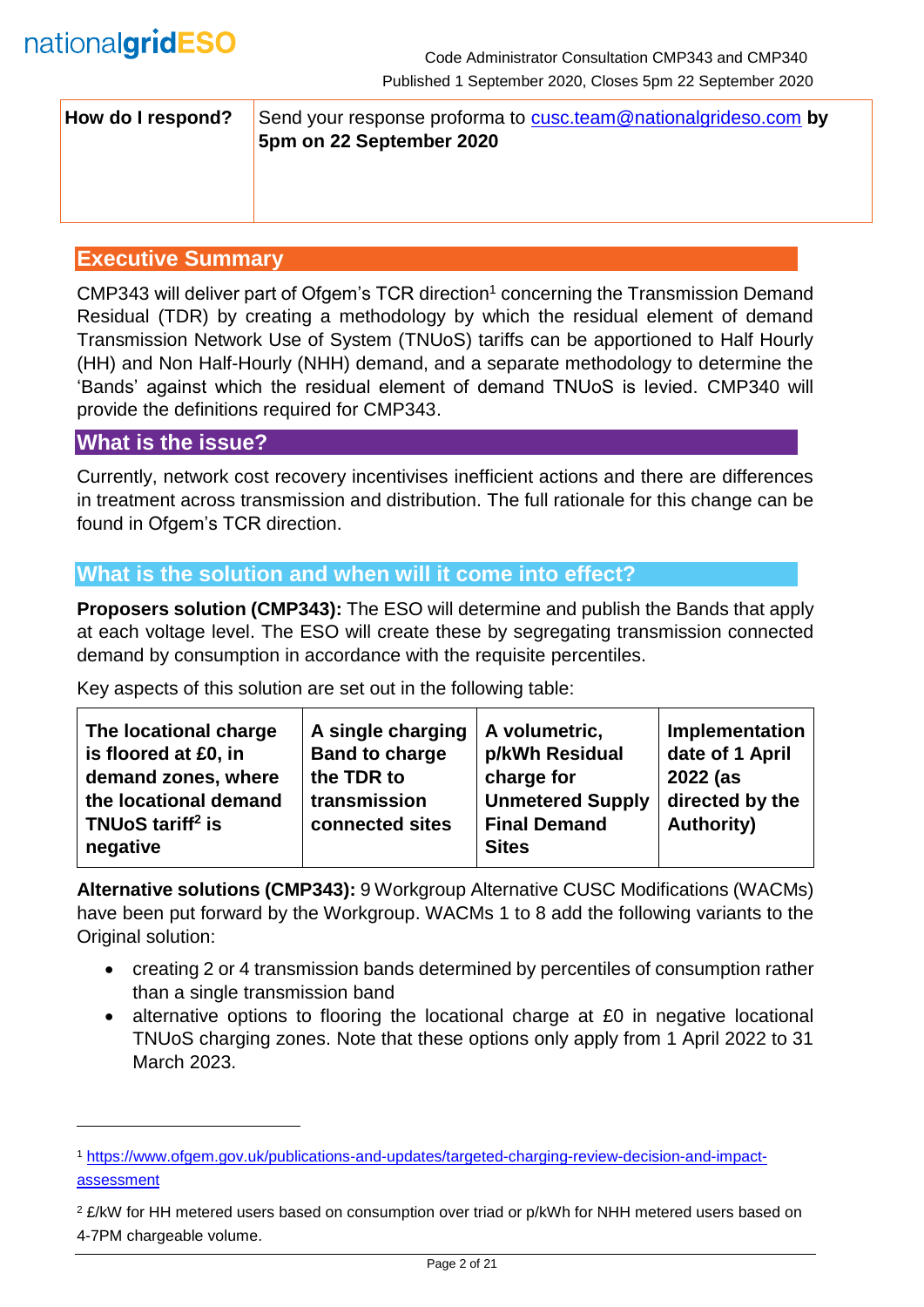

WACM9 creates 2 transmission bands by segregating transmission connected demand by voltage rather than consumption; otherwise it is the same as the CMP343 Proposer's Solution Proposal.

**Proposers solution (CMP340):** Alter and add defined terms to Section 11 as necessary for the development of CMP343 Original Proposal and WACMs 1-5.

**Alternative solutions (CMP340):** Two alternative solutions have been raised for CMP340 so as not to add redundant definitions to the CUSC.

- CMP340 WACM1 relates to the Section 11 defintions needed for CMP343 WACMs 6-8.
- CMP340 WACM2 relates to the Section 11 defintions needed for CMP343 WACM 9.

The CMP340 solution to be implemented is dependent on which CMP343 solution chosen is by the Authority.

# **Workgroup conclusions (CMP343):**

The Workgroup concluded by majority that the Original, WACM1, WACM2, WACM3, WACM4, WACM5 and WACM9 better facilitated the CUSC Objectives than the Baseline. However, there was support for WACM6, WACM7 and WACM8.

# **Workgroup conclusions (CMP340):**

The Workgroup concluded unanimously that the Original, WACM1 and WACM2 all better facilitated the CUSC Objectives than the Baseline.

**Implementation date (CMP343 & CMP340):** 1 April 2022.

# **What is the impact if this change is made?**

**(CMP343)** This is a large-scale change that will require amendments and consequential changes to all Supplier and DNO processes.

**(CMP340)** Low impact to all CUSC parties as this to add/amend definitions in the code.

# **Interactions**

l

CMP343 and CMP340 are two of five CUSC modifications which will change the way the Transmission Demand Residual (TDR) is calculated and charged as per [Ofgem's TCR](https://www.ofgem.gov.uk/publications-and-updates/targeted-charging-review-decision-and-impact-assessment)  [SCR Direction](https://www.ofgem.gov.uk/publications-and-updates/targeted-charging-review-decision-and-impact-assessment)<sup>3</sup>

- CMP343 develops a methodology for the TDR to be applied only to 'Final Demand' consumers on a 'Site' basis, being a Final Demand Site.
- CMP340 provides the definitions required for CMP343, to areas in CUSC outside of Section 14.
- CMP334 defines "Final Demand" and "Single Site" and, as a consequence, what a "Final Demand Site" and what a "Non-Final Demand Site" is. DCUSA Change Proposal DCP359<sup>4</sup> looks to mirror what CMP334 is seeking to do, in the DCUSA.

<sup>3</sup> <https://www.ofgem.gov.uk/publications-and-updates/targeted-charging-review-decision-and-impact-assessment>

<sup>4</sup> <https://www.dcusa.co.uk/wp-content/uploads/2020/01/DCP-359-Change-Proposal-Form-v1.0.pdf>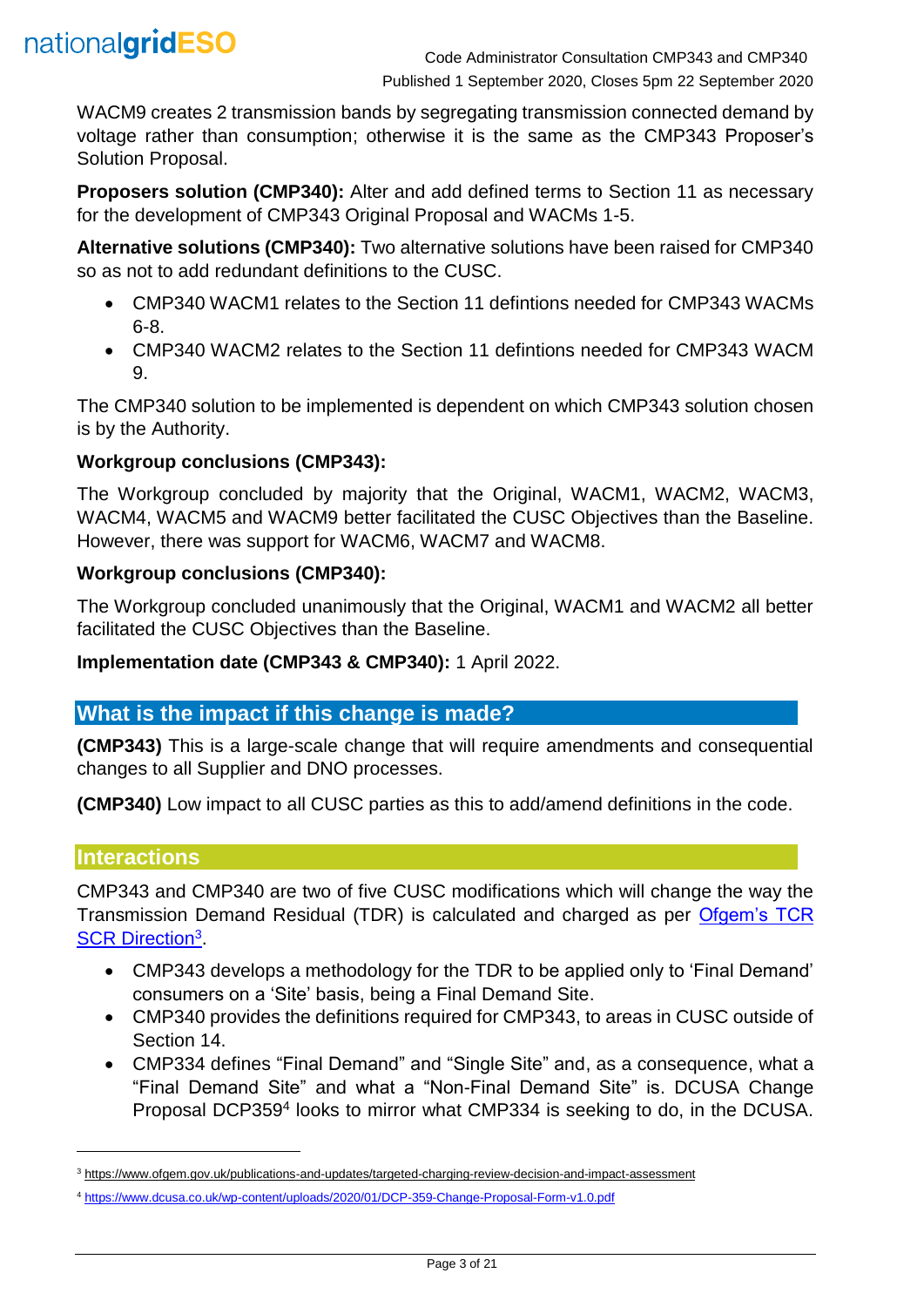

The modifications have been run alongside each other to ensure consistency in the definitions.

• CMP335 and CMP336 update the post-tariff processes within CUSC.

The table below summarises which aspects of the TCR SCR Direction will be covered in each modification.

| <b>CUSC</b>  | <b>CMP343 &amp; CMP340</b>                                                                                                                                    |               | <b>CMP334</b>                                                                                                                                  |                                            | <b>CMP335/CMP336</b>                                                                                                                         |                                             |
|--------------|---------------------------------------------------------------------------------------------------------------------------------------------------------------|---------------|------------------------------------------------------------------------------------------------------------------------------------------------|--------------------------------------------|----------------------------------------------------------------------------------------------------------------------------------------------|---------------------------------------------|
|              | Creates a methodology<br>to determine (i) the<br>charging Bands and (ii)<br>the tariffs for each<br>Band.<br>Develops the definitions<br>required for CMP343. |               | Identifies who will be<br>liable to pay the TDR by<br>defining 'Final Demand',<br>Site', 'Final Demand<br>Site' and 'Non-Final<br>Demand Site' |                                            | Updates all of the 'post<br>tariff setting' processes<br>(e.g. Band allocation,<br>securitisation etc) to<br>reflect the TDR<br>methodology. |                                             |
| <b>DCUSA</b> | <b>DCP358</b>                                                                                                                                                 | <b>DCP359</b> |                                                                                                                                                | <b>DCP360</b>                              |                                                                                                                                              | <b>DCP361</b>                               |
|              | <b>Determines</b><br><b>Banding</b><br>boundaries                                                                                                             |               | <b>Determines</b><br>which customers<br>should pay                                                                                             | Allocates to<br>Bands and<br>interventions |                                                                                                                                              | Determines the<br>calculation of<br>charges |
| <b>BSC</b>   | P402                                                                                                                                                          |               |                                                                                                                                                |                                            |                                                                                                                                              |                                             |
|              | Establishes the processes and data flows to enable Elexon to collect<br>aggregate data from DNOs, and subsequently provide the required data to<br>NGESO.     |               |                                                                                                                                                |                                            |                                                                                                                                              |                                             |

# **Contents**

This document is the CMP343 & CMP340 **Code Administrator Consultation.** This document outlines;

- **What is the issue?**
- **What is the solution?**
	- Proposer's solution
	- Workgroup considerations
	- Workgroup consultation summary
	- Legal text
- **What is the impact of this change?**
	- Workgroup vote
- **When will the change take place?**
- **How to respond**
- **Acronym table and reference material**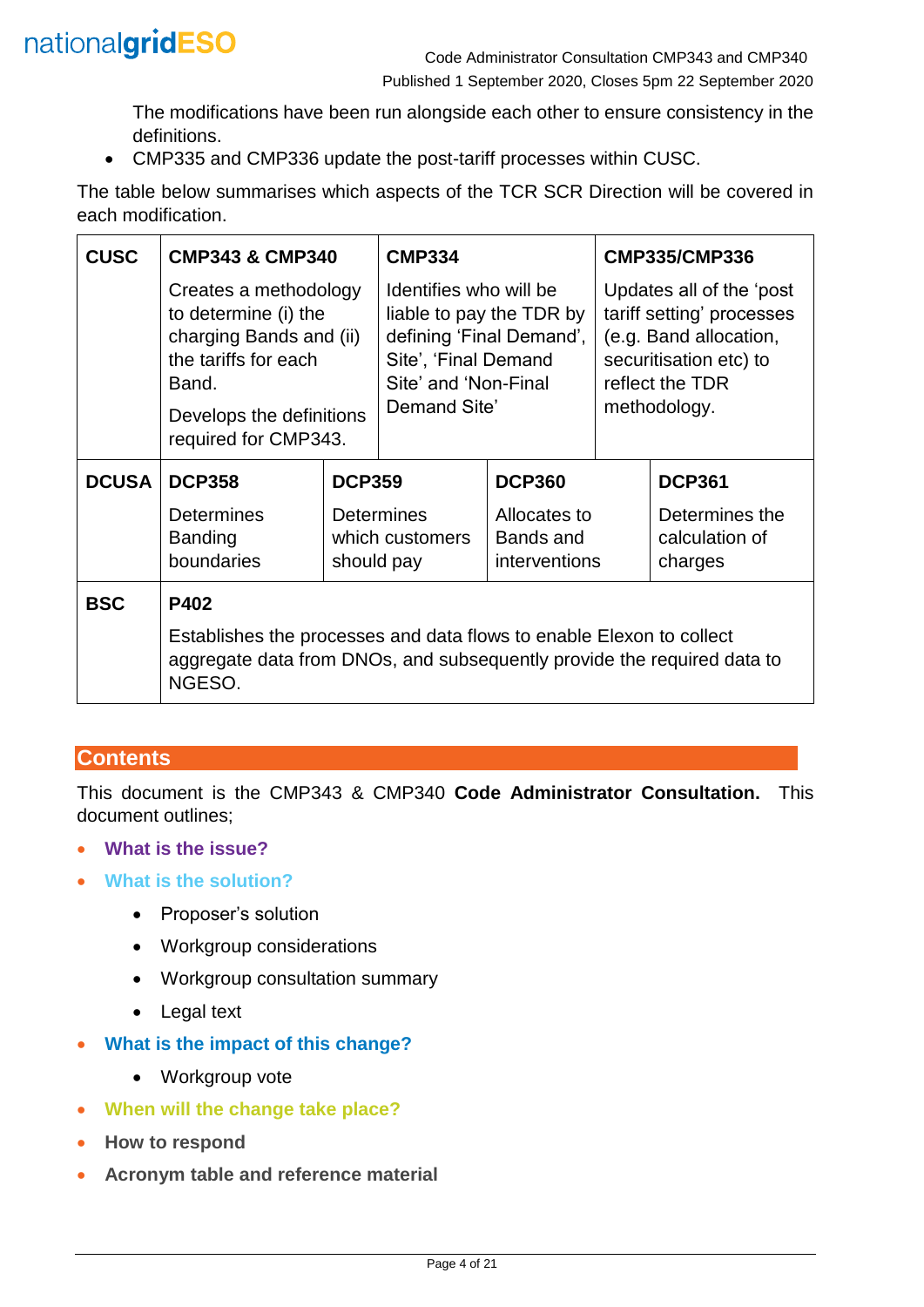

We are seeking your views on the Workgroup's conclusions. The questions we are seeking your views on are embedded within the document and outlined in the **How to respond** section.

# **What is the issue?**

#### **What is the issue?**

Currently, network cost recovery incentivises inefficient actions and there are differences in treatment across transmission and distribution. The full rationale for this change can be found in Ofgem's Targeted Charging Review Significant Code Review (TCR SCR) [Decision.](https://www.ofgem.gov.uk/system/files/docs/2019/12/full_decision_doc_updated.pdf)

**What is the solution?**

#### **Differences between CMP343 and CMP332**

CMP343 Original Solution is broadly the same as the CMP332 Original Solution with 2 key differences:

- Implementation Date will be 1 April 2022 rather than 1 April 2021; and
- Acting on feedback from respondents to the CMP332 Workgroup Consultation, ESO are now adopting a volumetric approach to UMS. Broadly ESO agree with the concerns from industry that including UMS sites in the LV no-MIC band could lead to gaming to avoid the Transmission Demand Residual charge.

### **Proposer's solution (CMP343)**

In summary CMP343 will:

- 1. Create a new methodology for determining charging bands for TDR, based on the methodology in Ofgem's decision:
- 2. Create a new methodology to split TDR cost to these bands, based on Final Demand at Single Sites; and
- 3. Establish a process for a periodic review of the TDR methodology.

This modification has been directed by the Authority to deliver:

- A methodology to appropriately split residual recovery between HH and NHH demand, by voltage level, including the creation of a separate residual tariff for Unmetered Supply (UMS) volumes;
- The application of residual charges to Final Demand only, levied on a Single Site basis;
- Charging Bands, set at the  $40<sup>th</sup>$ , 70<sup>th</sup> and 85<sup>th</sup> percentiles of either Maximum Import Capacity (MIC) or, where no MIC has been agreed between DNO and consumer, consumption values in kWh, for each of the following category of consumer:
	- o LV-Connected Non-Domestic Demand Sites with a Maximum Import Capacity;
	- o LV-Connected Non-Domestic Demand Sites without a Maximum Import Capacity; and
	- o Separately, HV-Connected and EHV-Connected demand Sites (both with Maximum Import Capacities).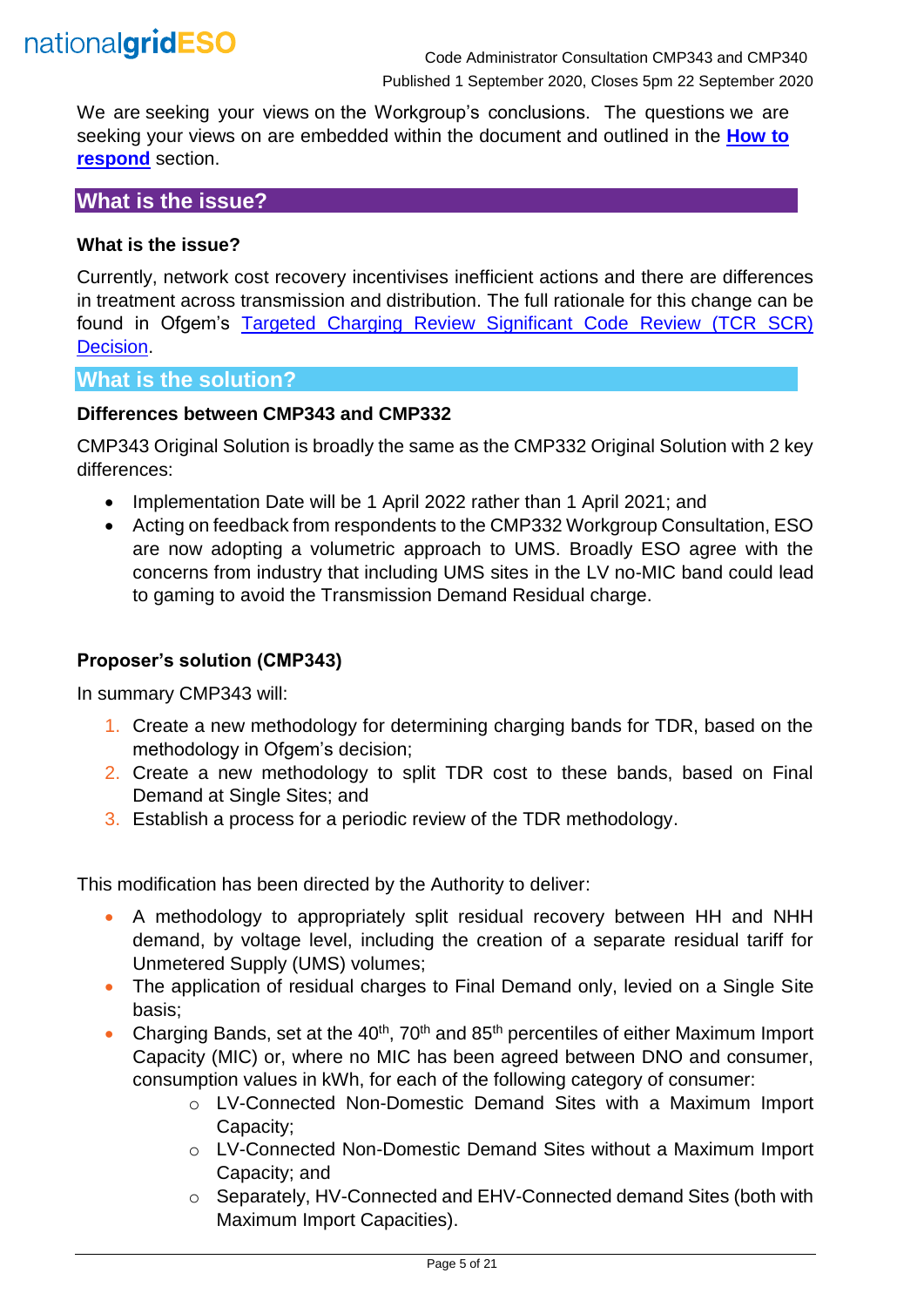# nationalgridESO

Code Administrator Consultation CMP343 and CMP340 Published 1 September 2020, Closes 5pm 22 September 2020

- A methodology to apportion the residual to each Band within each of these voltagebased categories, where the total value paid by demand in each Band is directly proportional to that Band's consumption as a percentage of total national (gross) consumption, such values to be recovered through specific residual Tariffs which must be the same for each demand Site within a Band;
- A residual charge, or a set of charges for Sites connected directly to the Transmission Network;
- A single residual charge for Domestic Sites;
- A single p/kWh residual tariff for Final Demand Unmetered Supplies; and
- A process to review the Bands and, separately, the finalisation of a residual charge Tariff structure, including a consideration of a pence per Site per day option.

National Grid ESO (NGESO), on receipt of total annual national gross consumption, split by Measurement Class, and the site aggregate MVA value of MICs agreed between consumers and DNOs, will determine and publish the Bands that apply at each voltage level, having calculated the Bands in accordance with the requisite percentiles.

NGESO will have an obligation, following approval of DCP358 by the Authority, for it or its nominated Agent to determine and publish the Bands by 31 October 2020 in advance of the commencement of the Onshore Transmission Owner price control in April 2021. For subsequent Onshore Transmission Owner price controls this Band setting exercise will be repeated.

The following table summarises how the Charging Bands will be determined:



# 1. Proposed Structure of Demand TNUoS tariffs from 2022

The following slide explains how the demand residual tariffs would be calculated once the charging Bands had been determined. This includes a new UMS Residual tariff: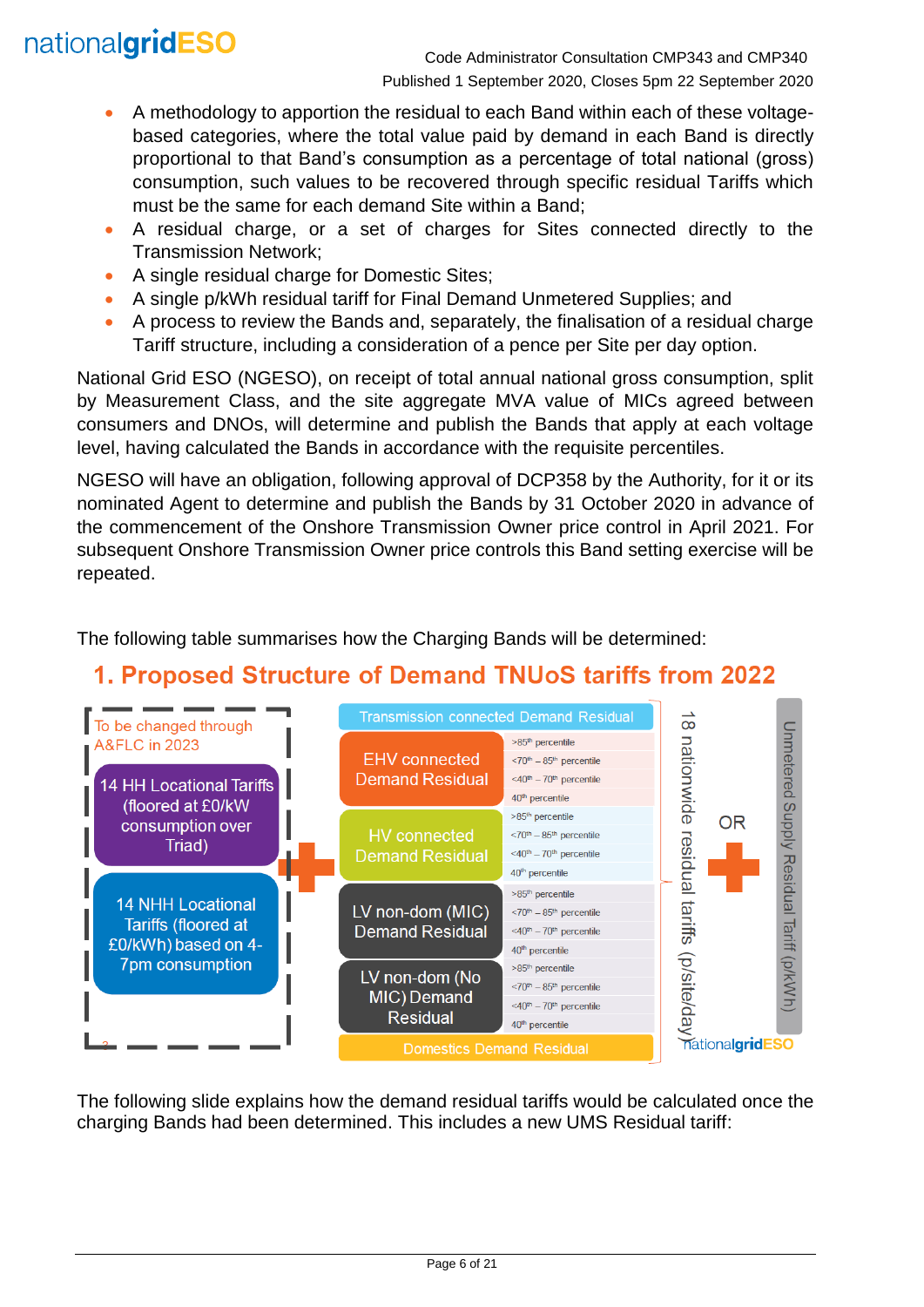

# How the total TNUoS Demand Residual (TDR) could be calculated

|         | The potential process for determining TDR;                                                                       | <b>Domestic</b>                                                                           |
|---------|------------------------------------------------------------------------------------------------------------------|-------------------------------------------------------------------------------------------|
|         |                                                                                                                  | LV no Maximum Import Capacity<br>2.                                                       |
| (A)     | Demand TNUoS<br>Embedded<br>Generation<br>TO MAR (£) -                                                           | 3.<br>LV with Maximum Import Capacity                                                     |
|         | TNUoS Value (£)<br>Export Tariff $(E)$<br>Value $(E)$                                                            | <b>High Voltage</b><br>4.                                                                 |
| $(B)^*$ | Zonal HH tariffs<br>Zonal gross peak<br><b>Expected Zonal</b>                                                    | 5.<br><b>Extra High Voltage</b>                                                           |
|         | X<br>$=$<br>demand (MW)<br>(E/MW)<br>revenue $(E)$                                                               | 6.<br>Transmission                                                                        |
|         |                                                                                                                  | <b>Unmetered Supplies (UMS)</b><br>7.                                                     |
| $(C)^*$ | Zonal HH tariffs<br>Zonal Triad<br><b>Recovered HH</b><br>$=$<br>Χ<br>(E/MW)<br>demand (MW)<br>Zonal Value $(E)$ | <40 <sup>th</sup> percentile<br>a.                                                        |
|         |                                                                                                                  | $=$ >40 <sup>th</sup> percentile < 70 <sup>th</sup> percentile<br>b.                      |
| $(D)^*$ | "NHH Zonal Recovery Value" (£)<br>(B)<br>(C)<br>$=$                                                              | =>70 <sup>th</sup> percentile <85th percentile<br>$c_{-}$                                 |
|         | NHH Chargeable<br>NHH Locational                                                                                 | $=$ >85 <sup>th</sup> percentile<br>d.                                                    |
| $(E)^*$ | (D)<br>$\div$<br>$=$<br>Zonal Volume (MWh)<br>Tariff (£/MWh)                                                     |                                                                                           |
| (F)     | TDR Value (£)<br>(A)<br>$\Sigma(C)$<br>$\Sigma(D)$<br>$=$<br>$\overline{\phantom{0}}$                            |                                                                                           |
| (G)     | 7 'usage groups'<br>Take (F) and apply a methodology<br>4 percentiles<br>to spread value across bandings         | Convert banding values into<br>tariffs (p/site/day for Final<br>Demand Sites or p/kWh for |
|         | $=$ ~18-21 tariff bands<br>And 1 UMS Tariff<br>* Step run in isolation for each zone                             | UMS demand)                                                                               |

# 2. How will costs be split between the residual bands?

- Levy the locational components from Tariff & Transport model to NHH and HH volumes
- Identify the Total Amount remaining (including the Embedded Export Tariff)
- Determine the residual p/site/day for each of the 18 bands & UMS p/kWh tariff.



There will be a periodic review of the TDR methodology at the start of each new price control.

#### **Proposer's solution (CMP340):**

Amend the CUSC where necessary to support the Original Proposal and any Workgroup Alternative CUSC Modification Proposals as raised by the CMP343 Workgroup.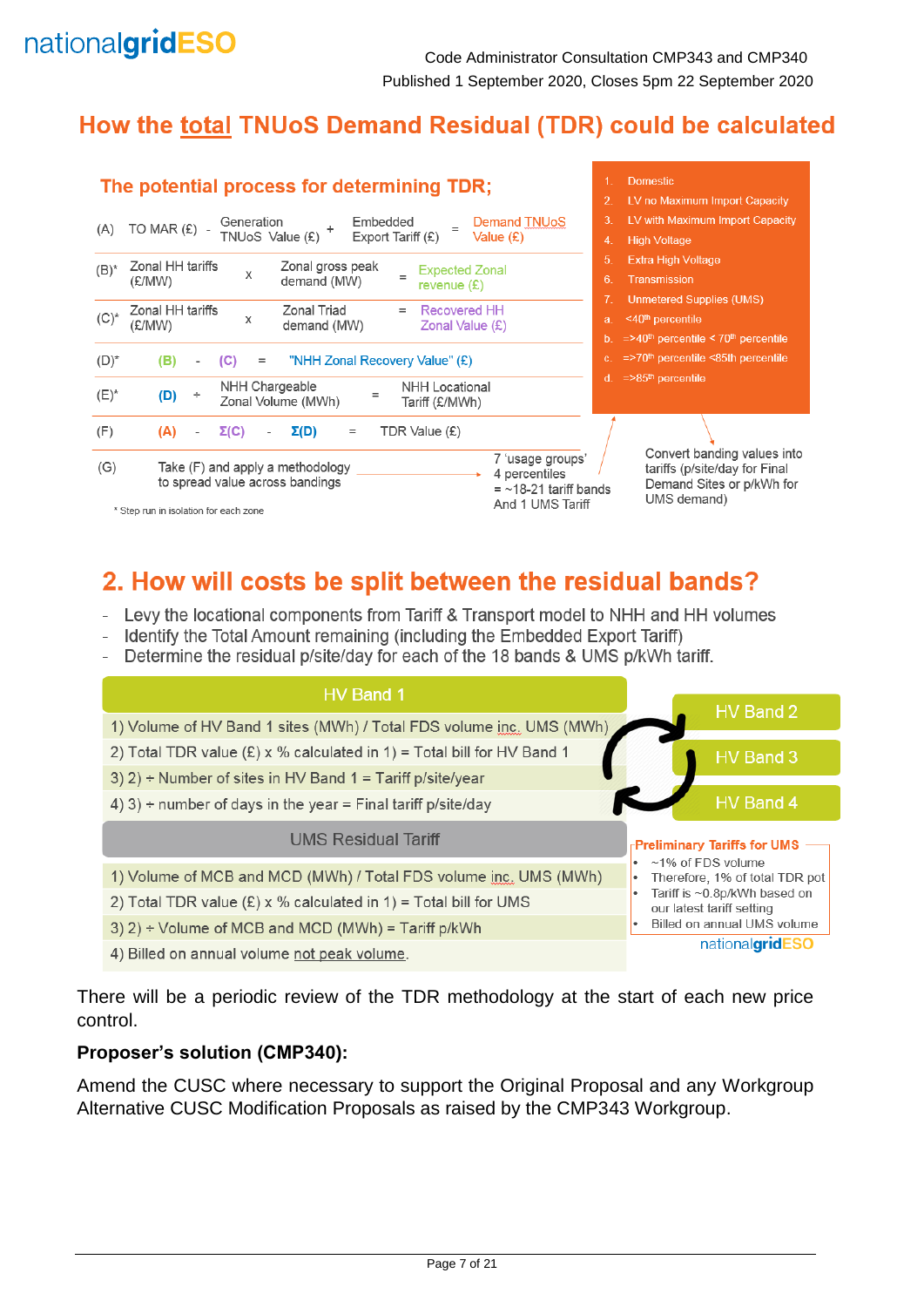

# **Workgroup Considerations**

The Workgroup convened twice to discuss the perceived issue, detail the scope of the proposed defect, devise potential solutions and assess the proposal in terms of the Applicable CUSC Objectives.

The CMP343 Workgroup took into account the previous work done for CMP332 and noted the changes between CMP332 and CMP343. A Workgroup Consultation was run for CMP332 between 6 and 27 February 2020. See Annex 5-7 for the CMP332 Workgroup Consultation, Summary and responses.

The CMP343/340 Workgroup held their Workgroup Consultation between 10 – 30 July 2020 and received 13 responses which included 1 confidential response. The full nonconfidential responses and a summary of the responses can be found Annexes 13 and 14.

The main themes that came out of the consultation were:

- Support across a range of options; however, there is need to ensure consistency as much as possible across Transmission and Distribution;
- Respondents were broadly happy with the delayed implementation date; however, there were still some who felt 2022 was too early;
- The Workgroup were asked to consider whether Transmission connected sites can be charged/allocated based on allowed/agreed capacity or voltage rather than consumption.
- On the number of transmission bands:
	- $\circ$  The majority were supportive of having just 1 transmission band given the low numbers of transmission sites, as this avoids creating 'cliff edges' at the band boundaries and there is no risk of gaming;
	- o There was some support for having 4 transmission bands, as this avoids distortive charges between small and large sites and delivers more cost reflective prices to sites connected at Transmission;
	- o No respondent opted for 2 transmission bands; however, there was general agreement that 85% would be the most appropriate percentile split.
- On the treatment of zones that have a negative locational tariff:
	- o There was majority support for flooring the locational tariff to £0/kW as this minimises the risk of incentive for demand sites to consumer more power at peak times;
	- o There was some support for no flooring as this appears to be consistent with Ofgem's Direction;
	- $\circ$  There was also some support for the  $E\$ site/day locational adjustment to negative locational charges, although others believed this was too complex to introduce for 1 Charging Year.
- There was support for charging UMS on a volumetric basis.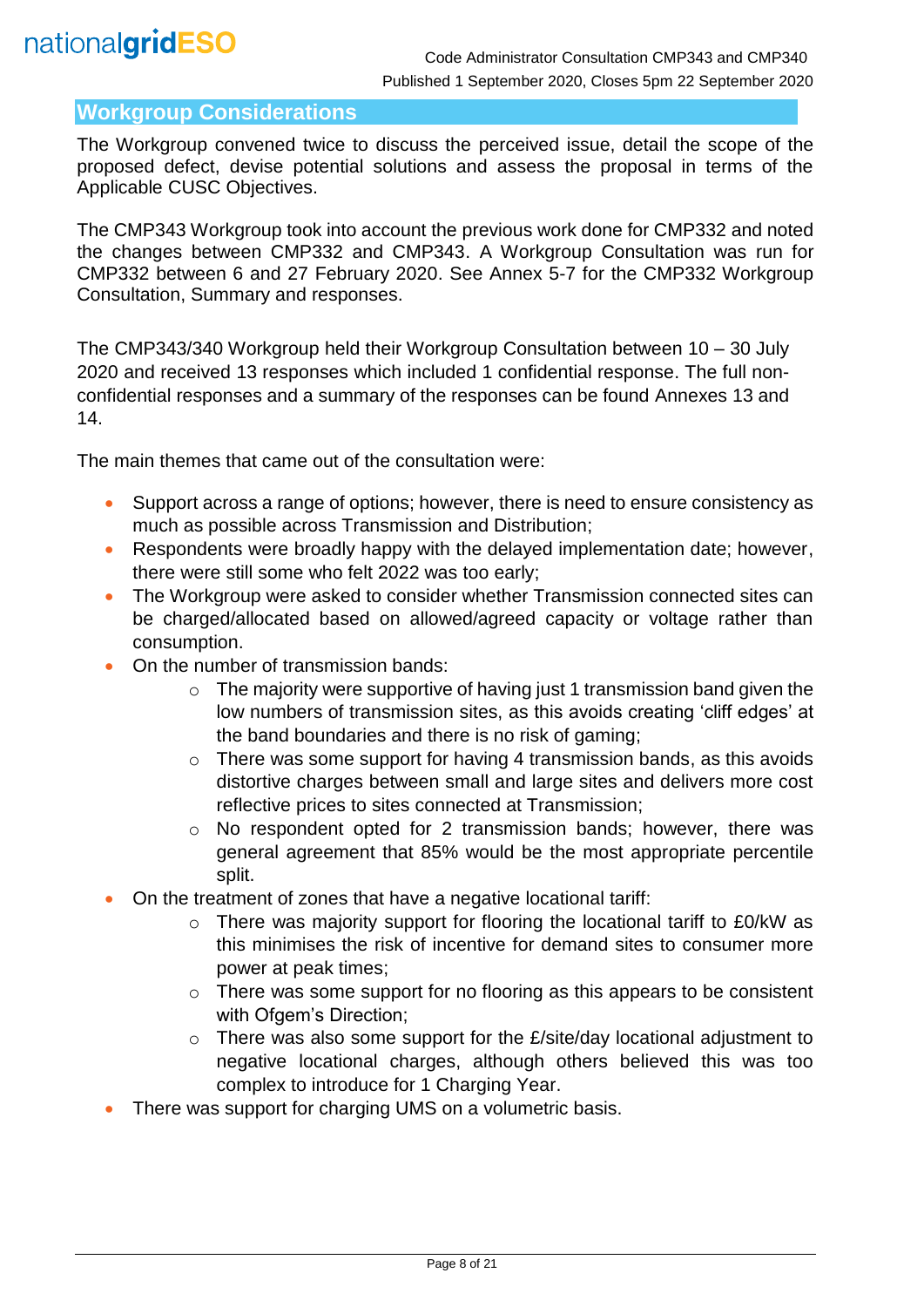

l

The below summarises the main aspects of the Proposer's solution that have been discussed in the CMP332, and CMP343/340 workgroups. This section details each aspect in term.

# **Treatment of zones that have a negative locational tariff**

#### **Option A) Floor the locational tariff to £0/kW<sup>6</sup> (Proposer's solution)**

The Proposer continues to believe following discussions within the CMP332 workgroup that, pending the outcome of the Access and Forward-Looking Charges SCR, the existing floor of £0 on demand tariffs should be retained, such that in zones where the locational element of the tariff (or the new, solely locational demand tariff) is negative as an outcome of either the DC Load Flow Investment Cost Related Pricing DCLF ICRP model ("Transport model") or the above NHH allocative methodology, it is floored at £0 and demand users are not paid to import over peak periods, as is the case today.

The Workgroup considered the combined effect of the proposed demand residual changes and the existing negative locational charges and raised the following concerns:

- Maintaining negative demand locational changes, with the TCR SCR directed changes, will mean some users will be paid TNUoS for their use of the transmission system over TRIAD. This could create a perverse incentive for Demand Users to consume over these periods;
- This incentive could cause congestion at Distribution Network level in negatively charged zones, due to an increase in peak demand at lower voltages, as there is now an incentive to increase demand, rather than a signal to reduce demand at peak times.
- Increasing demand at times of peak system demand in zones with negative locational tariff could push up wholesale prices across Great Britain.
- Flooring the locational demand tariff at £0/kW would, based on the 2019/20 Charging Year, cause distributional effects of  $\sim$  £200m on the Residual value as 8 of the 14 demand zones (based on Charging Year 2020-21) have negative locational demand tariffs.
- Flooring the locational tariff at £0/kW would weaken the locational price signal by setting 8 zones to be the same and reducing cost-reflectivity.

<sup>5</sup> £/kW for HH metered users based on consumption over triad or p/kWh for NHH metered users based on 4-7PM chargeable volume.

<sup>6</sup> Intention is to floor the locational tariff at £0/kW only and not to floor (at £0/kW) the gross tariffs (locational + residual)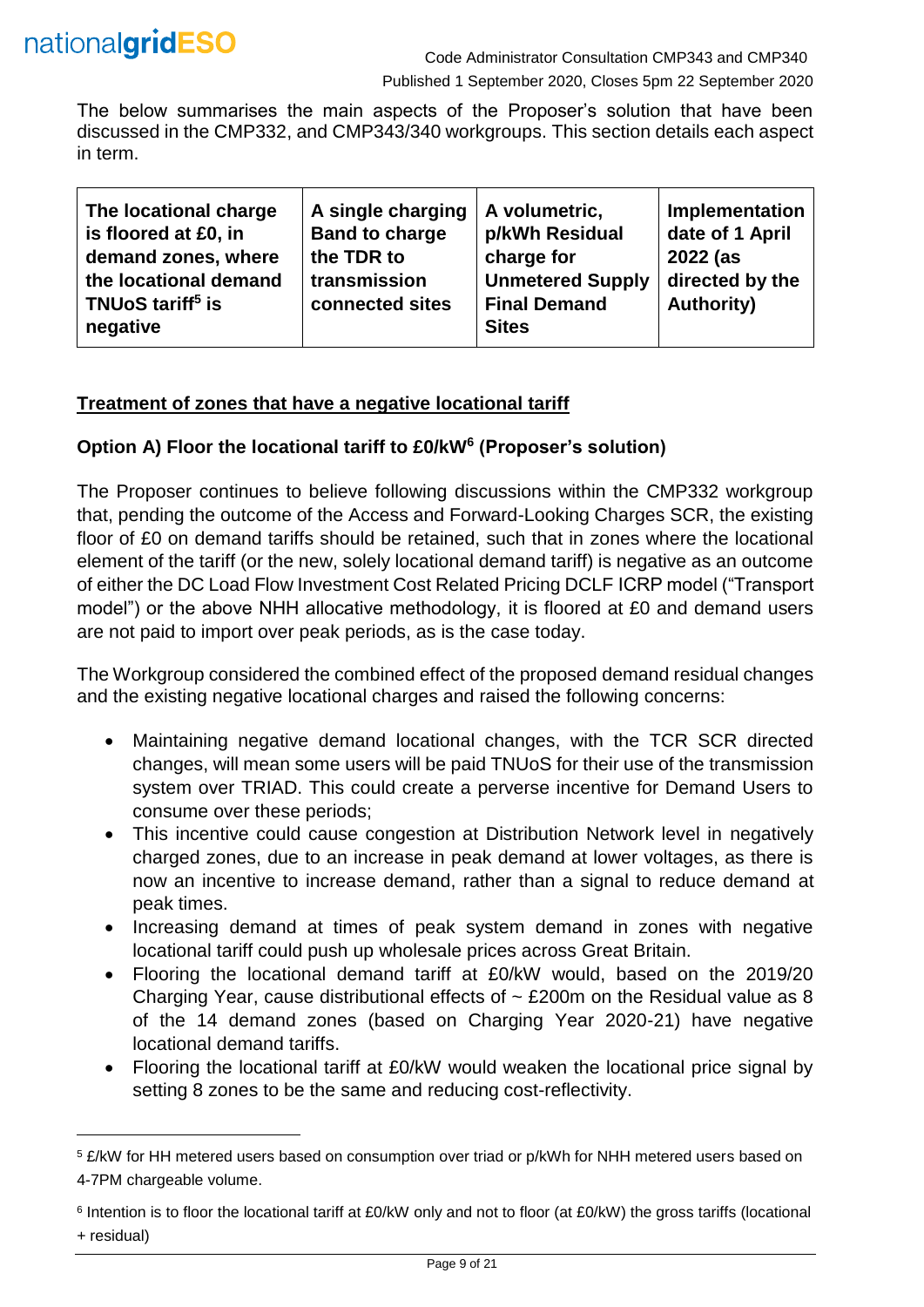

Noting that the ESO Original Proposal is to floor the locational demand tariff at £0/kW where the locational TNUoS demand tariff is negative, the CMP332 Workgroup had considered potential alternatives for other treatment of the negative demand locational charge. CMP343/340 Workgroup agreed that these options remain valid alternative solutions to consider. **However, these would be temporary solutions, which would be in place until the changes from the Access and Forward-Looking Charges SCR are implemented (2023).**

The 2 options are:

#### **Option B) Not to floor the tariffs – EDF**

Ofgem confirmed that they have not assumed flooring of the locational demand TNUoS tariffs at £0 in the modelling used to inform the TCR SCR Decision. Whilst there was no overwhelming support for this, some members of the Workgroup are concerned that the ESO's Original solution is not in line with the TCR SCR Decision and questioned whether Ofgem would approve this or alternatives to an Original solution that would interact with the ongoing AFLC SCR by removing the locational signal from 8 of the 14 demand tariff zones. Some Workgroup members suggested that a no flooring option would appear to comply with what was directed. Therefore, the Workgroup agreed that options should be put forward for this approach. See potential solutions 3-5 for more detail.

#### **Option C) Introduce a £/site/day locational adjustment to negative locational charges, to mitigate the distributional impact of flooring the locational tariff to zero - Npower**

In the treatment of negative locational charges, this seeks to introduce a  $E/\text{site}/\text{day}$ locational adjustment that aims to mitigate the distributional impact of flooring the locational tariff to zero so that there is no perverse incentive to consume more energy over peak periods.

To calculate the £ per zone adjustment, ESO would need to run the Tariff model twice, once with a floor of zero applied to the locational tariffs and then again without applying a floor to the locational tariffs, recording the revenue expected to be collected from each zone under both scenarios. See potential solutions 6-8 for more detail.

#### **Transmission banding**

Ofgem has given the Workgroup discretion to determine how to Band sites connected directly to the transmission network. Solutions that determine bands using consumption and voltage have been raised as alternative proposals. Solutions using capacity to determine bands were considered but not taken forwards – these are summarised in the table below.

#### **One transmission Band (Proposer's solution)**

The Original proposal is to charge the Transmission Demand Residual to Directly Connected Final Demand Sites through a single Charging Band. The Proposer shared some analysis which supported the proposal to have one charging Band for Transmission connected customers (as per paragraph 18 of the Direction - this is set out in Annex 8).

The Workgroup also considered Transmission banding, in respect of paragraph 35 of the Direction, which contains specific reference to Transmission banding options or exceptions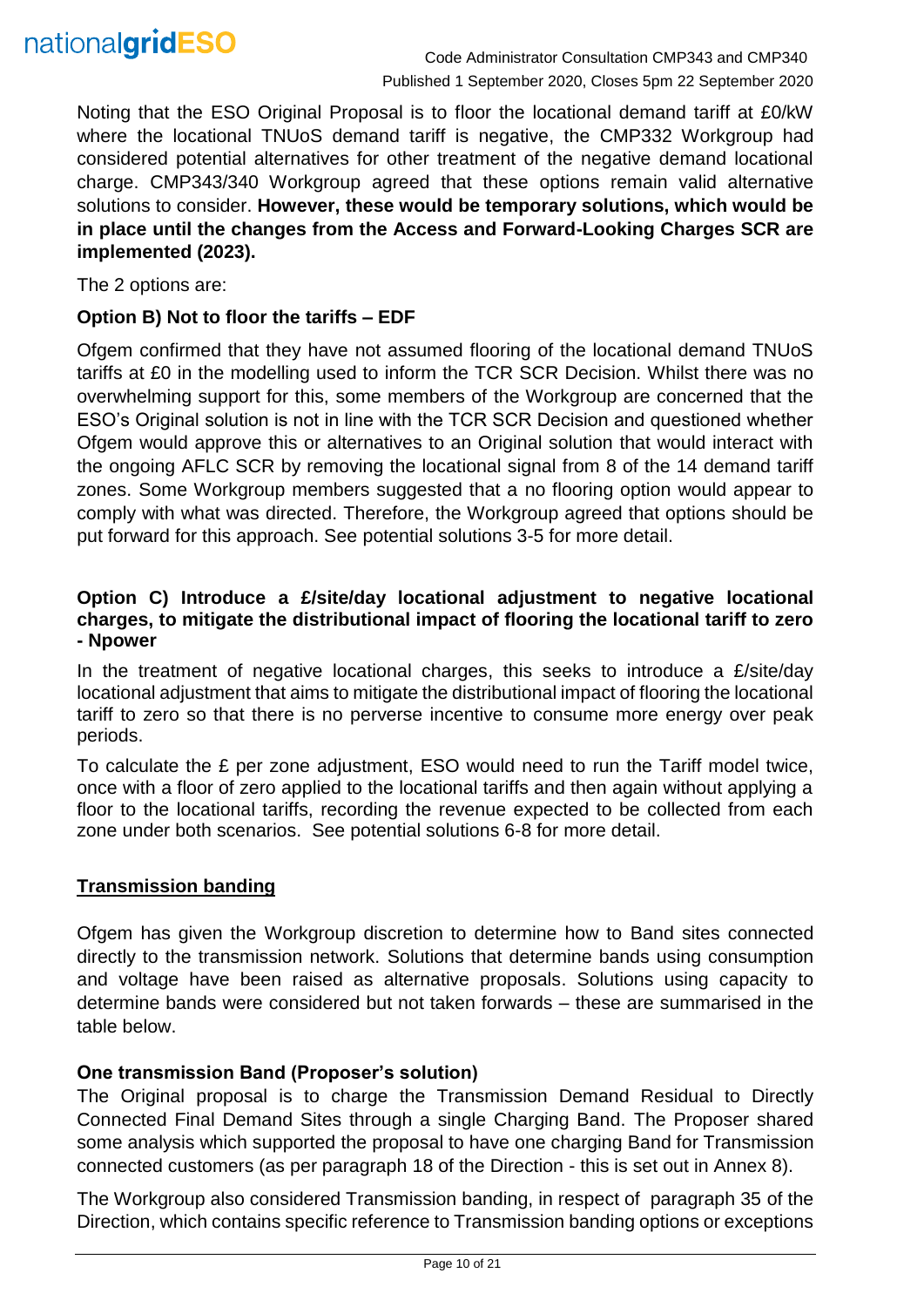

for very small Transmission connected final demand sites. The analysis produced by the ESO shows that the distribution of Transmission connected final demand sites by consumption has a long tail containing a small number of sites with very high annual consumption. This analysis encouraged the proposal of workgroup alternatives with either two Transmission bands (with the band boundary at the 85<sup>th</sup> percentile), or four Transmission Bands (with the band boundaries at the  $40<sup>th</sup>$ , 70<sup>th</sup> and 85<sup>th</sup> percentiles, as used for the Distribution level).

#### **Transmission Bands determined by consumption - Analysis**

As part of the CMP332 Workgroup, the ESO identified what they believed to be Final Demand Sites and produced some analysis to show the comparison between having one, two or four transmission bands determined by consumption. The CMP343 Workgroup has updated this analysis following clarity on the definition for Final Demand Site as part of the CMP334 / DCP359 Workgroup discussions and has identified 4 additional sites that would be classed as Final Demand Sites. The analysis, which is set out in Annex 8, concludes that there is significant difference between Transmission Demand Residual Charges for each Transmission Band – given the materiality, this will encourage parties to dispute which band they sit within. This analysis is based on a number of assumptions (as set out in Annex 9).

#### **Two transmission Bands determined by consumption - EDF**

ESO developed a model to look at the effect on charges of having more than one transmission Band. There was a clear boundary line for creation of two Bands, which would mean there were no parties close to being in the lower Band. This was the 85<sup>th</sup> percentile of the Band, which fits in with the percentiles used in the TCR direction in the distribution Bandings. However, there was concern that those in the lower Band were still large consumers and would benefit from having the lower charge. Concerns were also raised in the Workgroup Consultation that two or four transmission bands create 'cliff edges' at the band boundaries and encourage customers to reconfigure their sites in order to benefit from cheaper Annual Tariffs.

#### **Four transmission Bands determined by consumption - EDF**

Four Bands were considered to avoid distortive charges between small and large sites and deliver more cost reflective prices to sites connected at Transmission. This is also consistent with the Banding approach for distribution connected sites.

EDF raised proposed solutions with variants of 2 and 4 transmission Bands. See table 1 for the proposed solutions raised by the Workgroup.

#### **Two Transmission Bands determined by voltage – NGESO**

All of the options presented in the CMP343 Workgroup Consultation had the number of Transmission bands determined in respect to percentiles of consumption. This is because a suitable proxy for capacity (MIC is used at Distribution) is not available for Transmission connected demand. One potential way of segregating transmission connected demand is by voltage rather than capacity or consumption. This alternative was therefore raised following the Workgroup Consultation.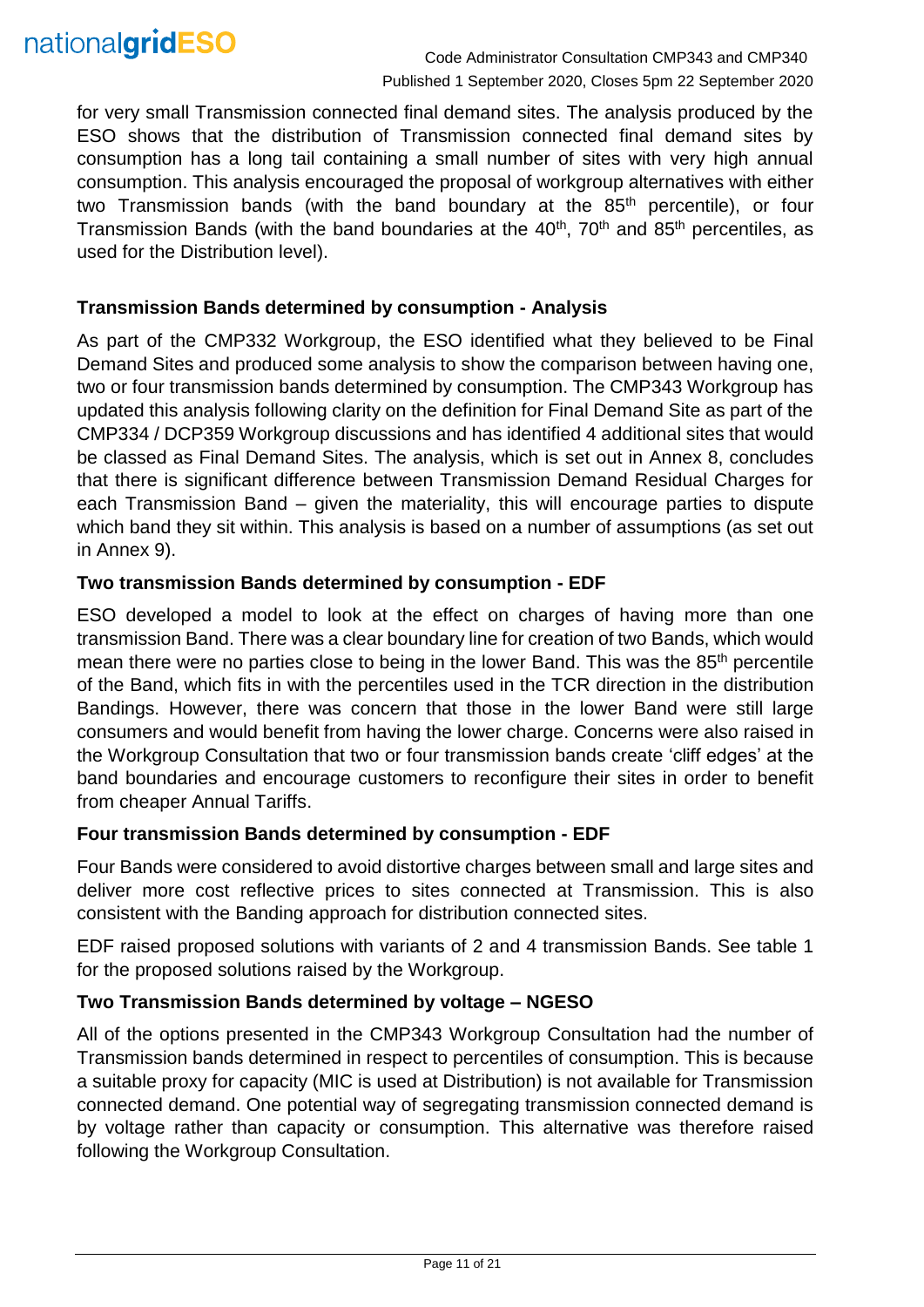

In this alternative, Transmission connected Final Demand Sites are allocated into the below bands:

1. >132kV

2. <=132kV

There would be no further segregation (e.g. by percentiles) within a voltage level due the low numbers of sites that would occur in each band if this was to be applied. There would also be no additional voltage levels below 132kV (at this point) due to only 1 site having a connection (subject to the following point) at <132kV. This would require defining a new point from which this voltage is derived (i.e. the boundary between shared and sole use/User assets). Using the point of connection voltage is not suitable due to the effect of Transmission Connection Assets as illustrated in the Alternative Proposal form in Annex 11. Draft tariffs for this alternative can also be found in the Alternative Proposal (WACM9) in Annex 11.

This alternative also goes some way to protecting very small Transmission connected sites from high charges created by being banded with very large energy consumers. This proposal segments off sites connected at <=132kV from all other transmission connected sites. These sites on average consume a smaller annual volume of energy than the Transmission connected sites at higher voltages and separating them off into a different band could be seen to better align treatment between sites connected at 132kV across the whole of GB. However, the Workgroup also had concerns that there were relatively small energy consuming sites connected at >132kV which would not be adequately protected from unreasonably high charges under this solution.

| <b>Benefits</b>                                                                                   | <b>Pitfalls</b>                                                                                                                     |
|---------------------------------------------------------------------------------------------------|-------------------------------------------------------------------------------------------------------------------------------------|
| More equivalent treatment between<br>132kV transmission and 132kV<br>distribution connected sites | May influence what voltage potential<br>connectees wish to use.                                                                     |
| Difficult to game without significant<br>engineering works                                        | Can be gamed with significant<br>engineering works to change the<br>connection design.                                              |
| The TDR charge the band faces is<br>directly proportional to the band's usage                     | The TDR charge a site pays doesn't<br>directly reflect the site's usage of the<br>network (and therefore less cost-<br>reflective). |
| Simpler and more transparent charging<br>methodology                                              | Potential mismatch between where the<br>'Site' boundary is and where the voltage<br>is taken                                        |
| Difficult to dispute                                                                              | Assumes sites within a voltage band are<br>similar                                                                                  |
| More stable charges as not subject to<br>re-banding                                               | Impacts legacy sites whose connection<br>voltage is a product of history                                                            |

The benefits and pitfalls of this solution are summarised below.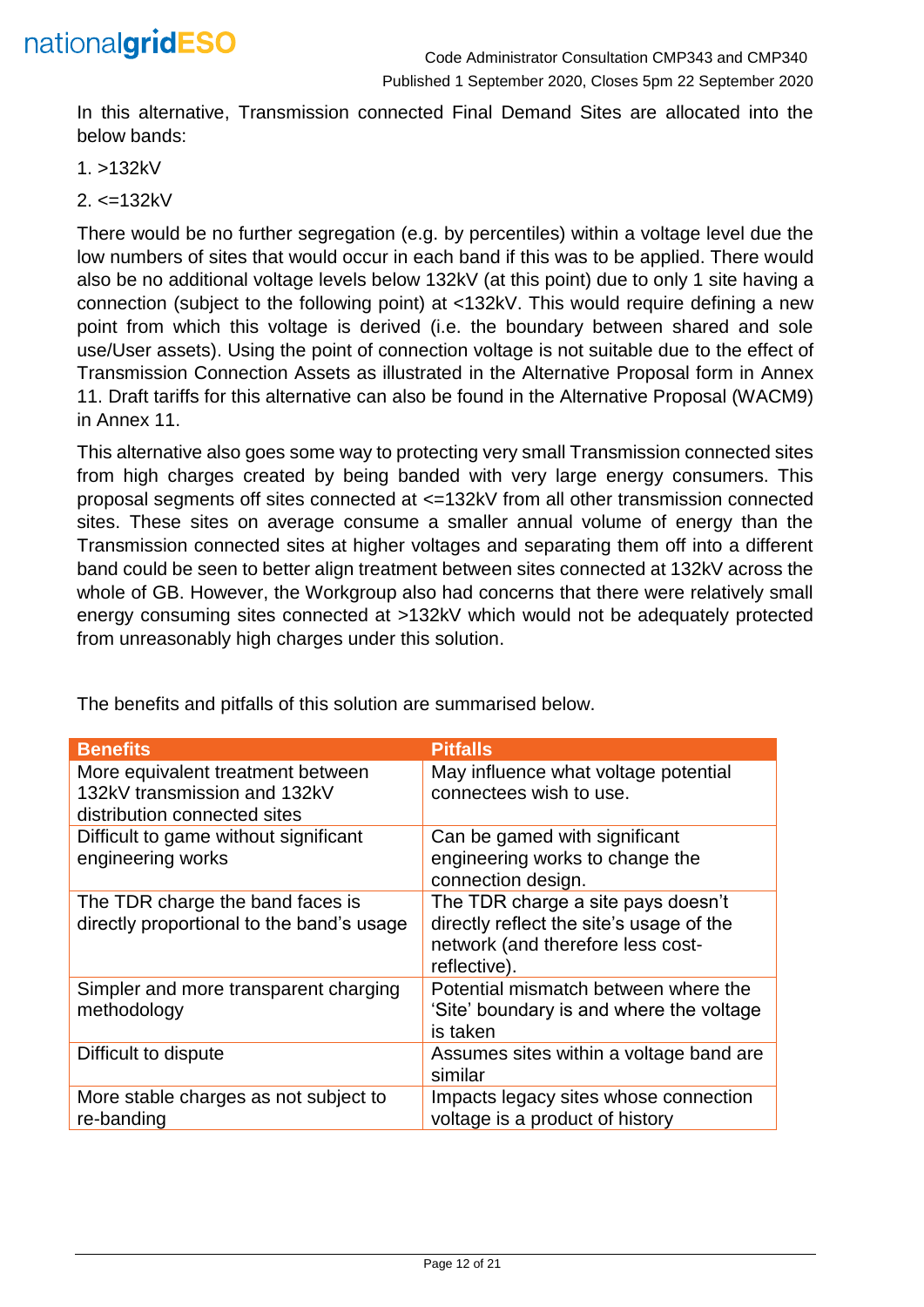

# **Transmission banding options determined by capacity (not taken forwards)**

| <b>Option</b>                                    | <b>NGESO (Proposer's) view</b>                                                                                                                                                                                                                                                                                                                                                                                                                                          | <b>Workgroup</b><br>view |
|--------------------------------------------------|-------------------------------------------------------------------------------------------------------------------------------------------------------------------------------------------------------------------------------------------------------------------------------------------------------------------------------------------------------------------------------------------------------------------------------------------------------------------------|--------------------------|
| <b>Highest Half</b><br><b>Hourly offtake</b>     | This has broadly the same strengths and<br>problems as the annual consumption data<br>item. It would however create an additional<br>distortion between 'baseload' consumers and<br>'peaky' consumers                                                                                                                                                                                                                                                                   | No further<br>comment    |
| <b>Instantaneous</b><br><b>MW offtake</b>        | This is not a commercial product like TEC/MIC<br>and NGESO does not have confidence in the<br>data given it has not gone through robust data<br>validation processes like settlement data. This<br>would also be more difficult for the customer to<br>understand as they will not typically be familiar<br>with the second by second meter reads rather<br>working in Half Hourly intervals.                                                                           | No further<br>comment    |
| <b>Physical</b><br>connection<br>capacity        | Using the physical connection capacity (CEC)<br>for a site would severely disadvantage legacy<br>sites who had a connection set up many years<br>ago when the requirements of the site were<br>different. This is not a commercial product like<br>TEC/MIC and customers would not be able to<br>easily change their CEC to suit their business<br>needs. Additionally, the CEC values are<br>stepped as they correlate to standard sizing of<br>transformer equipment. | No further<br>comment    |
| <b>Prospective</b><br>capacity                   | When applying for a connection the customer<br>requests an import capacity through their<br>application. This can change as customer<br>needs evolve but the ESO does not keep a<br>record of these requests once the site is<br>connected so this would not be a feasible data<br>item to use for banding or existing sites.                                                                                                                                           | No further<br>comment    |
| <b>ELEXON's</b><br>"demand<br>capacity"<br>value | This is a seasonal product that can vary with<br>customer needs and there are easily<br>accessible historical records. However, the<br>capacity is self-reported (and therefore subject<br>to commercial gaming' risk) and there are no<br>penalties for exceeding your self-reported<br>value.                                                                                                                                                                         | No further<br>comment    |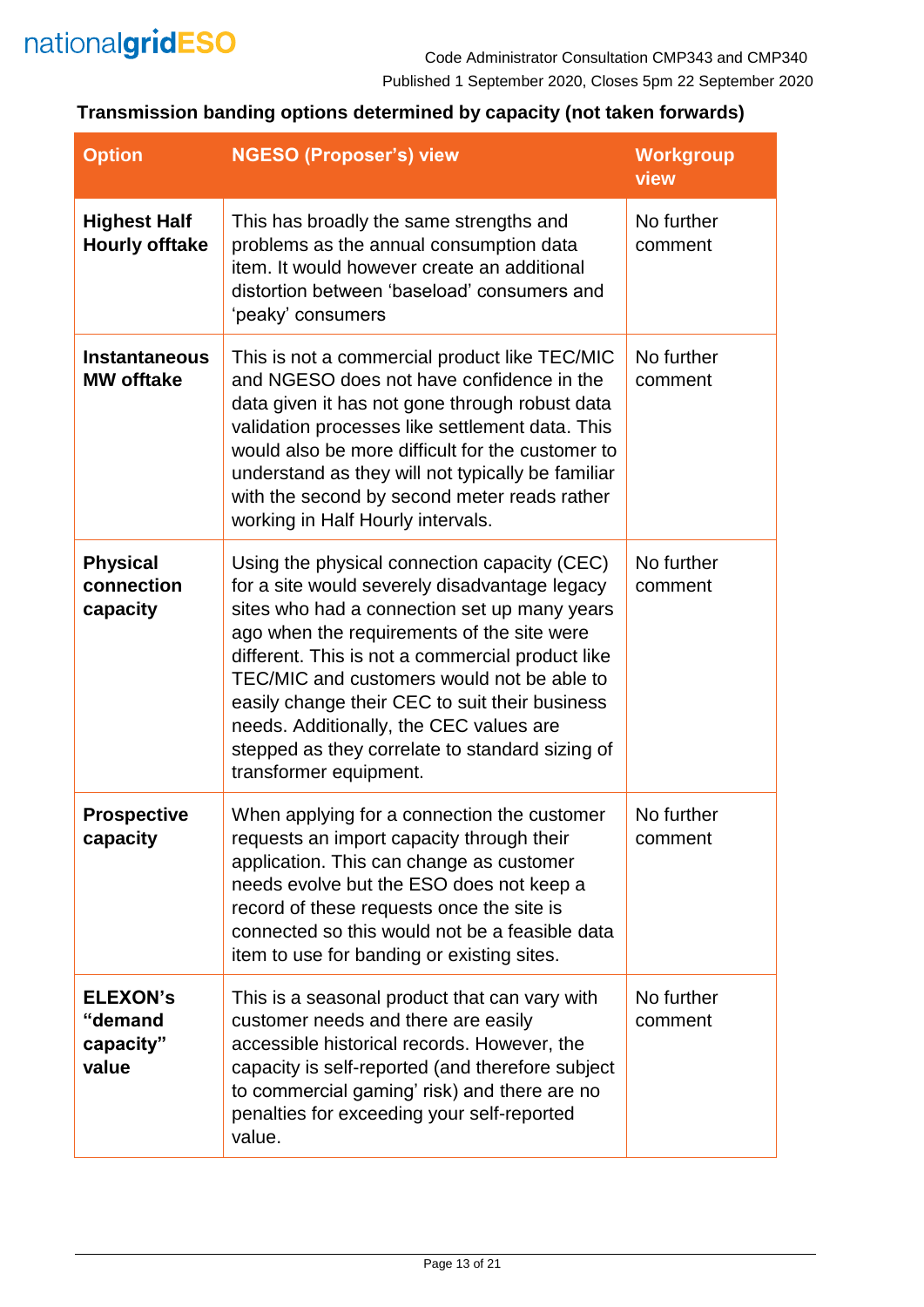# **A volumetric, p/kWh Residual charge for Unmetered Supply Demand**

Since the CMP332 Workgroup Consultation, the Proposer has updated the CMP343 Original proposal in terms of how UMS Final Demand Sites are charged. Previously the Original proposal was to charge UMS final demand sites using a £/site/day tariff – this was because Ofgem's direction was to make the residual charges unavoidable. However, it became apparent in the CMP332 Workgroup and consultation responses that because there is no specific meter to allocate for UMS, that this could enable owners to lump all of their volumes from different inventories into one inventory (e.g. A Council who had volumes for street lamps, CCTV etc) to avoid the residual charge. The CMP343 solution is a volumetric, p/kWh residual charge for UMS Final Demand Sites.

#### **Alternative solutions**

The below table shows the Workgroup Alternative CUSC Modifications that have been formally raised by the workgroup.

| <b>CMP343</b><br><b>Proposed</b><br><b>Alternatives</b> | <b>Treatment of negative locational</b>                                           | <b>Number of</b><br><b>Transmission</b><br><b>Bands -</b><br>determined by | <b>Proposer</b> |
|---------------------------------------------------------|-----------------------------------------------------------------------------------|----------------------------------------------------------------------------|-----------------|
| <b>Original</b>                                         | Floor at zero                                                                     | 1 - consumption                                                            | <b>ESO</b>      |
| <b>Alternative 1</b>                                    | Floor at zero                                                                     | 2 - consumption                                                            | <b>EDF</b>      |
| <b>Alternative 2</b>                                    | Floor at zero                                                                     | 4 - consumption                                                            | <b>EDF</b>      |
| <b>Alternative 3</b>                                    | No Flooring                                                                       | 1 - consumption                                                            | <b>EDF</b>      |
| <b>Alternative 4</b>                                    | No Flooring                                                                       | 2 - consumption                                                            | <b>EDF</b>      |
| <b>Alternative 5</b>                                    | No Flooring                                                                       | 4 - consumption                                                            | <b>EDF</b>      |
| <b>Alternative 6</b>                                    | Introduce a £/site/day locational<br>adjustment to negative locational<br>charges | 1 - consumption                                                            | <b>Npower</b>   |
| <b>Alternative 7</b>                                    | Introduce a £/site/day locational<br>adjustment to negative locational<br>charges | 2 - consumption                                                            | <b>EDF</b>      |
| <b>Alternative 8</b>                                    | Introduce a £/site/day locational<br>adjustment to negative locational<br>charges | 4 - consumption                                                            | <b>EDF</b>      |
| <b>Alternative 9</b>                                    | Floor at zero                                                                     | 1 - voltage                                                                | <b>ESO</b>      |

For further details on the above solutions see the Workgroup Alternative Code Modification forms in Annex 11.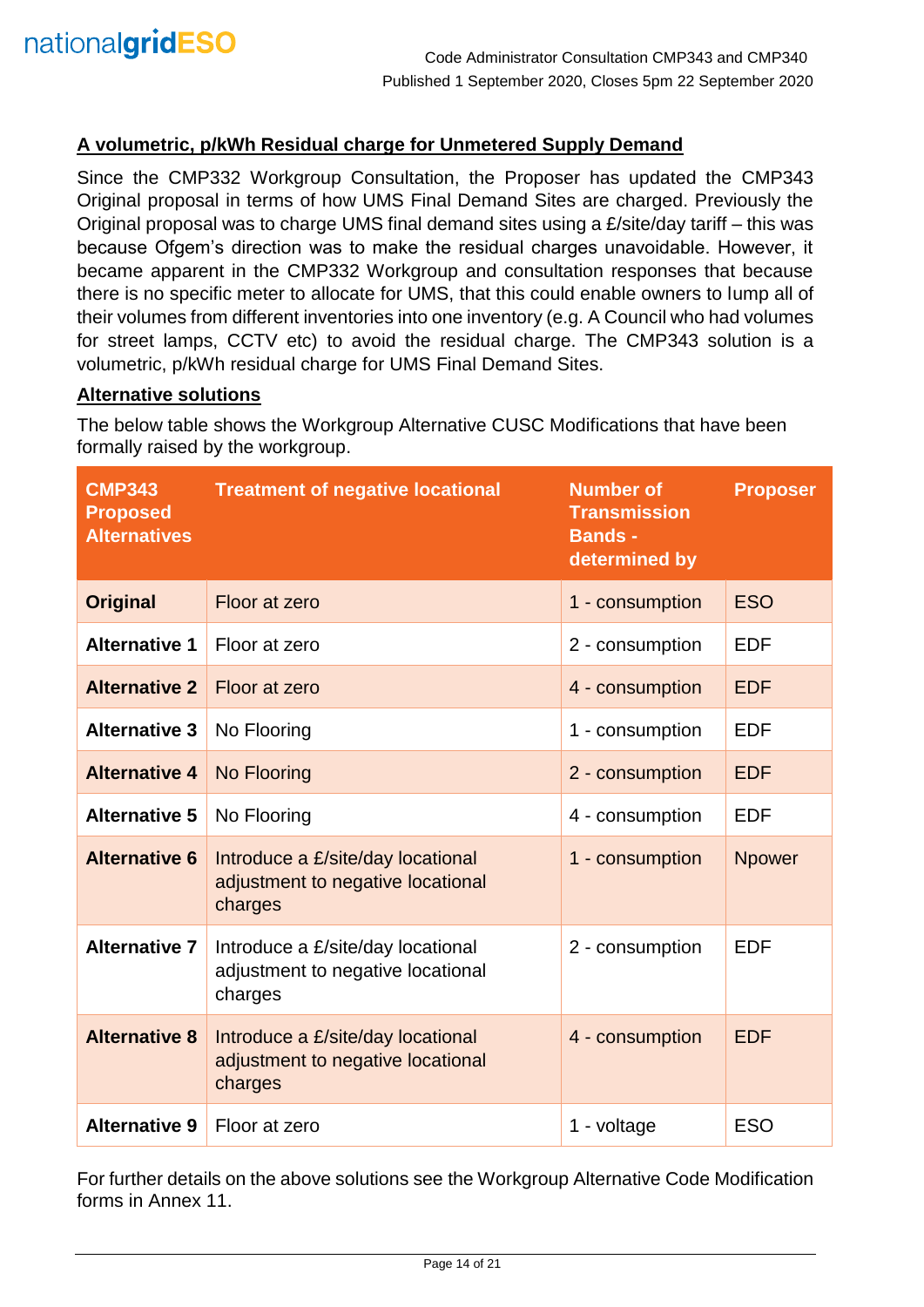

# **Legal text**

#### **CMP343:**

The legal text for the original and all of the alternatives can be found in Annex 15.

#### **CMP340:**

The legal text for the original and all of the alternatives can be found in Annex 16.

### **What is the impact of this change?**

#### **Who will it impact?**

This is a large-scale change that will require amendments and consequential changes to all Supplier and DNO processes. In particular, NGESO will require data input (likely via Elexon) for site level information of capacity and annual consumption and site counts per relevant Band or category. This will further need to be broken down by Grid Supply Point Group and Supplier to allow relevant billing processes to take place. There is a contingency between this CMP and the DCUSA/BSC changes – this CMP will create the charging methodology, but it cannot be practically implemented until the relevant non-CUSC changes are approved and the requisite data-gathering processes are completed.

#### **What are the positive impacts?**

Ofgem has established that there are consumer benefits to this change due to certain types of customers no longer being able to avoid the costs of residual transmission charges.

# **Workgroup vote**

The Workgroup met on 12 August 2020 to carry out their Workgroup vote. 8 Workgroup Members voted, and the full Workgroup vote can be found in Annexes 17 (CMP343) and 18 (CMP340). The tables below provide:

- a summary of how many Workgroup members believed the Original and each of the nine WACMs were better than the Baseline; and
- a summary of the Workgroup members views on the best option to implement this change.

The applicable CUSC objectives are:

#### **CUSC charging objectives (CMP343)**

(a) That compliance with the use of system charging methodology facilitates effective competition in the generation and supply of electricity and (so far as is consistent therewith) facilitates competition in the sale, distribution and purchase of electricity;

(b) That compliance with the use of system charging methodology results in charges which reflect, as far as is reasonably practicable, the costs (excluding any payments between transmission licensees which are made under and accordance with the STC) incurred by transmission licensees in their transmission businesses and which are compatible with standard licence condition C26 requirements of a connect and manage connection);

(c) That, so far as is consistent with sub-paragraphs (a) and (b), the use of system charging methodology, as far as is reasonably practicable, properly takes account of the developments in transmission licensees' transmission businesses;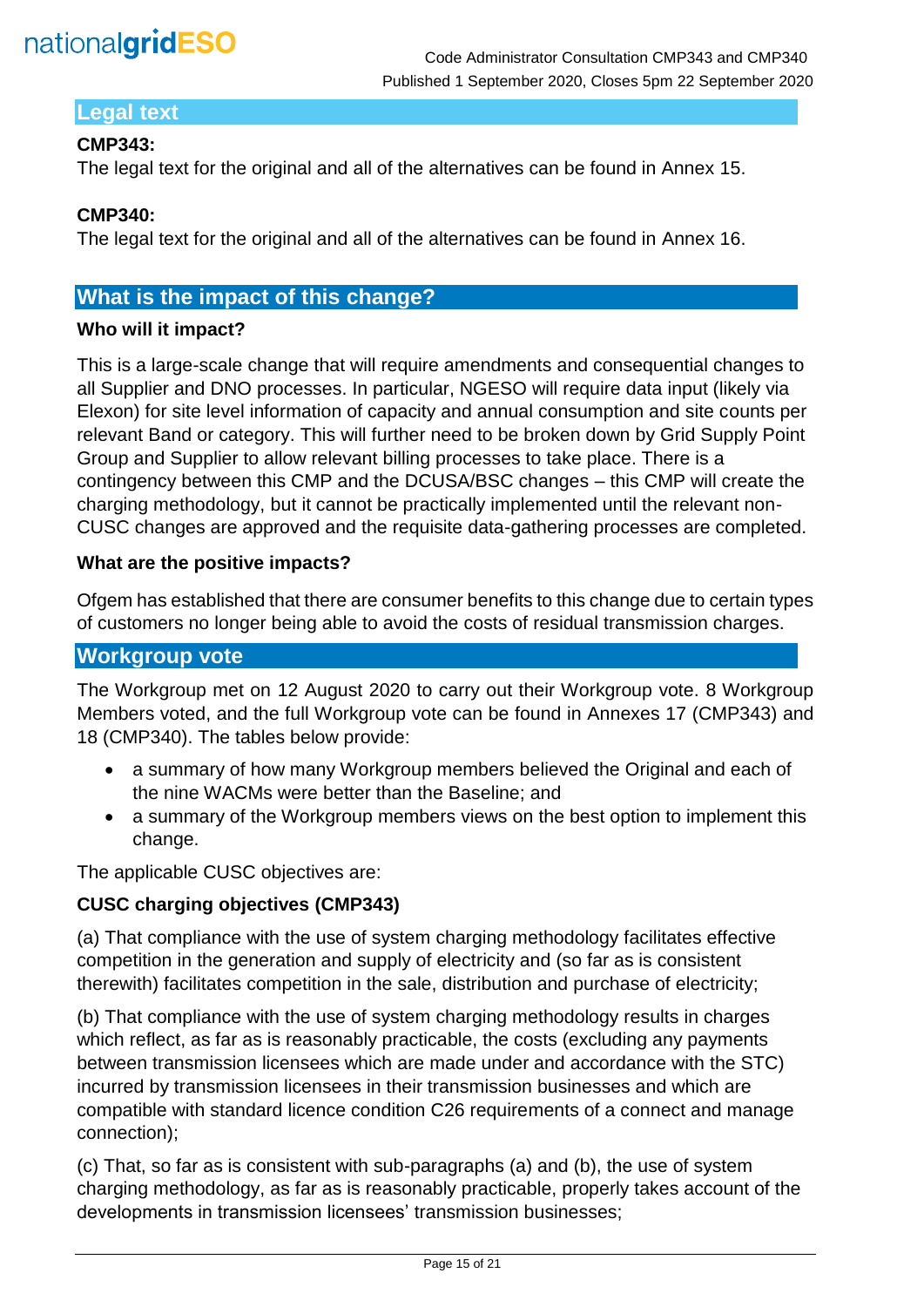

(d) Compliance with the Electricity Regulation and any relevant legally binding decision of the European Commission and/or the Agency. These are defined within the National Grid Electricity Transmission plc Licence under Standard Condition C10, paragraph 1 \*; and

(e) To promote efficiency in the implementation and administration of the use of system charging methodology.

### **CUSC non-charging objectives (CMP340)**

(a) The efficient discharge by the Licensee of the obligations imposed on it by the Act and the Transmission Licence;

(b) Facilitating effective competition in the generation and supply of electricity, and (so far as consistent therewith) facilitating such competition in the sale, distribution and purchase of electricity;

(c) Compliance with the Electricity Regulation and any relevant legally binding decision of the European Commission and/or the Agency \*; and

(d) Promoting efficiency in the implementation and administration of the CUSC arrangements.

\*Objective (c) refers specifically to European Regulation 2009/714/EC. Reference to the Agency is to the Agency for the Cooperation of Energy Regulators (ACER).

# **CMP343 - Assessment of the Original and WACM1 to WACM9 vs the Baseline (the current CUSC arrangements)**

The Workgroup concluded by majority that the Original, WACM1, WACM2, WACM3, WACM4, WACM5 and WACM9 better facilitated the CUSC Objectives than the Baseline. However, there was support for WACM6, WACM7 and WACM8.

| <b>Proposed Solution</b> | Of the 8 votes, how many said that this option<br>was better than the Baseline |
|--------------------------|--------------------------------------------------------------------------------|
| Original                 |                                                                                |
| WACM1                    |                                                                                |
| WACM <sub>2</sub>        | 8                                                                              |
| WACM3                    | 15                                                                             |
| WACM4                    | 5                                                                              |
| WACM5                    | 5                                                                              |
| WACM6                    |                                                                                |
| WACM7                    | 13                                                                             |
| WACM8                    | 13                                                                             |
| WACM9                    |                                                                                |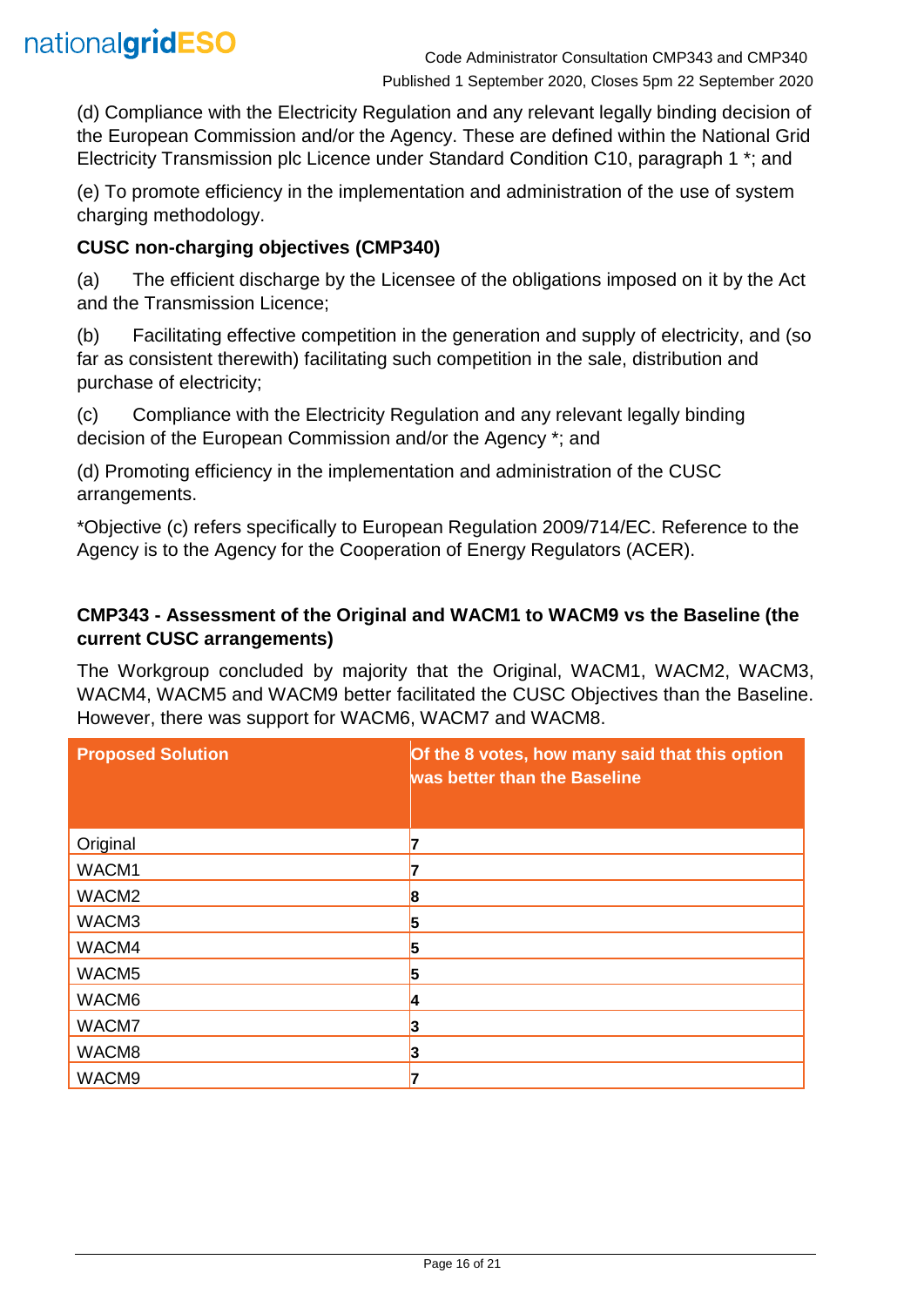# nationalgridESO

Code Administrator Consultation CMP343 and CMP340 Published 1 September 2020, Closes 5pm 22 September 2020

# **CMP343 Best Option**

| <b>Workgroup</b><br><b>Member</b> | <b>Company</b>             | <b>BEST Option?</b> | <b>Which objective(s) does</b><br>the change better<br>facilitate? (if baseline not<br>applicable) |
|-----------------------------------|----------------------------|---------------------|----------------------------------------------------------------------------------------------------|
| Eleanor Horn                      | <b>NGESO</b>               | Original            | a, b, c                                                                                            |
| Karl Maryon                       | <b>Haven Power Limited</b> | Original            | a, b, c                                                                                            |
| <b>Garth Graham</b>               | <b>SSE</b>                 | Original            | a, b, c                                                                                            |
| Simon Lord                        | Engie                      | WACM <sub>2</sub>   | a, b                                                                                               |
| <b>Simon Vicary</b>               | <b>EDF Energy</b>          | WACM <sub>5</sub>   | a, b                                                                                               |
| Robert Longden                    | Cornwall Insight           | Original            | a, b                                                                                               |
| Grace March                       | Sembcorp                   | Original            | a, b, c                                                                                            |
| Lee Stone                         | E.ON                       | WACM3               | a, b, c                                                                                            |

**Code Administrator Consultation question:** Do you believe that the CMP343 Original solution, WACM1, WACM2, WACM3, WACM4, WACM5, WACM6, WACM7, WACM8 or WACM9 better facilitates the Applicable CUSC Charging Objectives?

### **CMP340 - Assessment of the Original, WACM1 and WACM2 vs the Baseline (the current CUSC arrangements)**

The Workgroup concluded unanimously that the Original, WACM1 and WACM2 all better facilitated the CUSC Objectives than the Baseline.

| <b>Proposed Solution</b> | Of the 8 votes, how many said that this option<br>was better than the Baseline |
|--------------------------|--------------------------------------------------------------------------------|
| Original                 |                                                                                |
| WACM <sub>1</sub>        |                                                                                |
| WACM <sub>2</sub>        |                                                                                |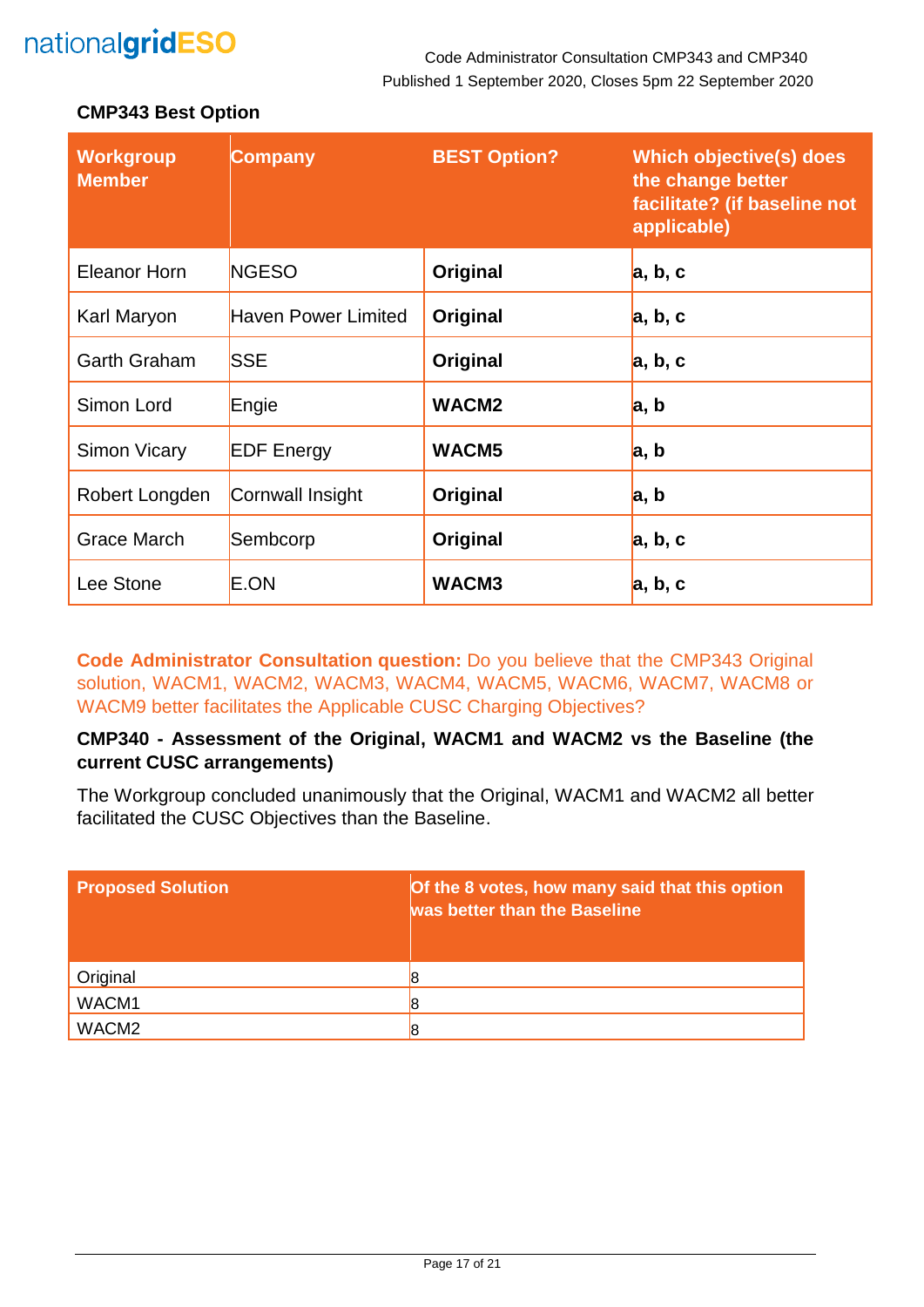# nationalgridESO

#### Code Administrator Consultation CMP343 and CMP340 Published 1 September 2020, Closes 5pm 22 September 2020

| <b>Workgroup Member Company</b> |                     | <b>BEST Option?</b> | Which objective(s) does the<br>change better facilitate? (if<br>baseline not applicable) |
|---------------------------------|---------------------|---------------------|------------------------------------------------------------------------------------------|
| <b>Eleanor Horn</b>             | <b>NGESO</b>        | Original            | a, b, d                                                                                  |
| Karl Maryon                     | Haven Power Limited | Original            | a, d                                                                                     |
| <b>Garth Graham</b>             | <b>SSE</b>          | Original            | a, b                                                                                     |
| Simon Lord                      | Engie               | Original            | a, b                                                                                     |
| <b>Simon Vicary</b>             | <b>EDF</b> Energy   | Original            | a, b                                                                                     |
| Robert Longden                  | Cornwall Insight    | Original            | a, b                                                                                     |
| Grace March                     | Sembcorp            | Original            | a, d                                                                                     |
| Lee Stone                       | E.ON                | Original            | a, b, d                                                                                  |

# **CMP340 Best Option**

# **Code Administrator Consultation question:** Do you believe that the CMP340 Original solution, WACM1 or WACM2 better facilitates the Applicable CUSC Objectives?

# **When will this change take place?**

l

The Authority has issued a modified Direction<sup>7</sup> to ESO to withdraw CMP332 and raise a new Proposal to give effect to the TCR Decision with an implementation date of 1 April 2022.

An Authority decision is needed as soon as is practicable to support the development of the substantial system and process changes at ESO and within Industry needed to implement the solution. The current timescales for the modification are to deliver the Final Modification Report to Ofgem on 6 October 2020. Until a decision is received from the Authority on the preferred solution there is still uncertainty about some of the finer points of the solution where alternatives may be raised. This uncertainty impacts on implementation planning capability. To minimise inefficient system and process change planning the ESO needs to receive a decision from the Authority on CMP343 by 30 November 2020.

**Code Administrator Consultation question:** Do you support the implementation approach for CMP343?

**Code Administrator Consultation question:** Do you support the implementation approach for CMP340?

<sup>7</sup> [https://www.ofgem.gov.uk/publications-and-updates/consent-withdraw-cmp332-and-direction-raise-new](https://www.ofgem.gov.uk/publications-and-updates/consent-withdraw-cmp332-and-direction-raise-new-cusc-modification-proposal-new-transmission-demand-residual-charges-targeted-charging-review-tcr-1)[cusc-modification-proposal-new-transmission-demand-residual-charges-targeted-charging-review-tcr-1](https://www.ofgem.gov.uk/publications-and-updates/consent-withdraw-cmp332-and-direction-raise-new-cusc-modification-proposal-new-transmission-demand-residual-charges-targeted-charging-review-tcr-1)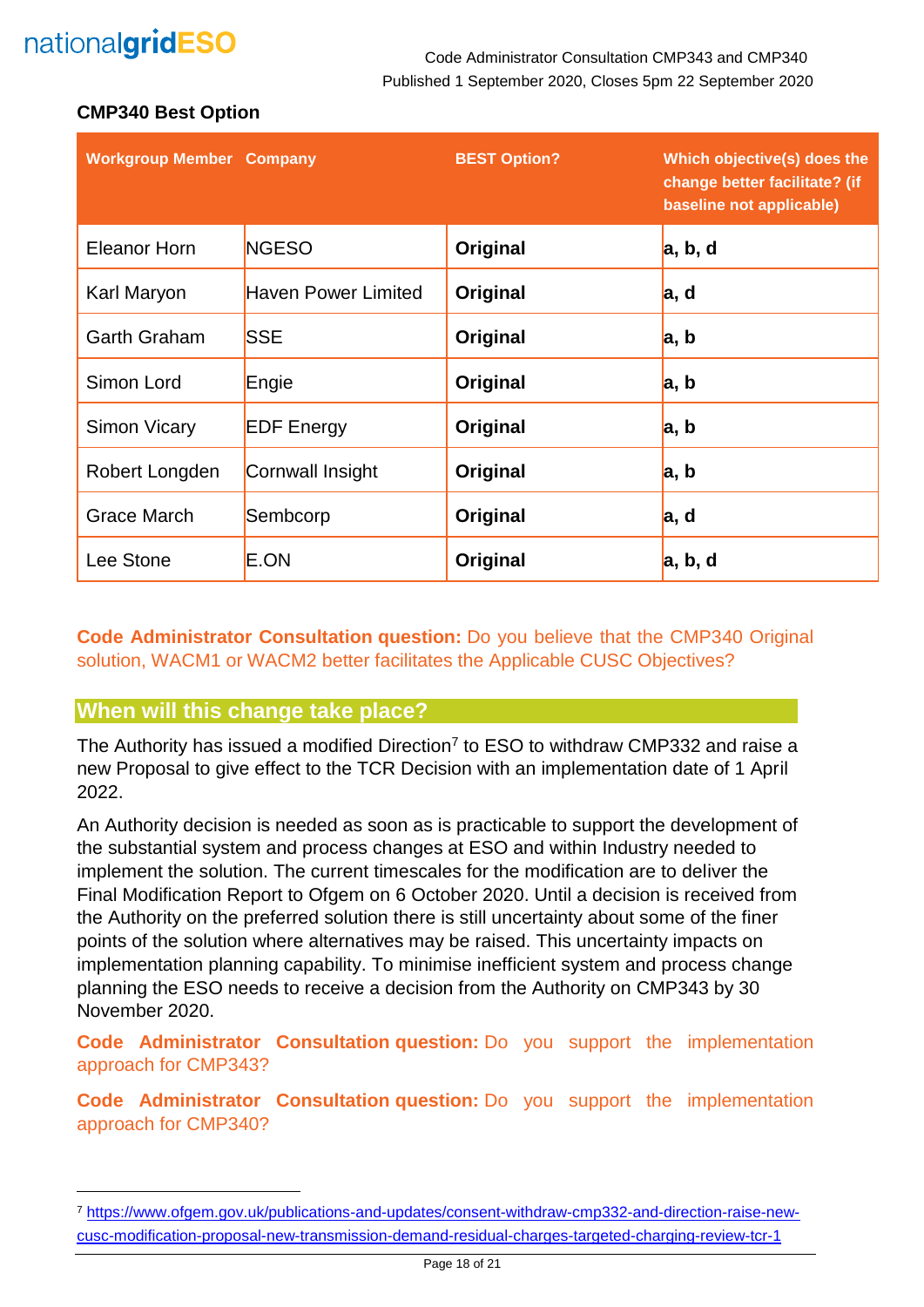

# **How to respond**

# **Code Administrator Consultation questions:**

- Do you believe that the CMP340 Original solution, WACM1 or WACM2 better facilitates the Applicable CUSC Objectives?
- Do you support the implementation approach for CMP340?
- Do you have any further comments for CMP340?
- Do you believe that the CMP343 Original solution, WACM1, WACM2, WACM3, WACM4, WACM5, WACM6, WACM7, WACM8 or WACM9 better facilitates the Applicable CUSC Charging Objectives?
- Do you support the implementation approach for CMP343?
- Do you have any further comments for CMP343?

Views are invited on the proposals outlined in this consultation, which should be received by 5pm on 22 September 2020. Please email your formal response using the response pro-forma to [cusc.team@nationalgrideso.com](mailto:cusc.team@nationalgrideso.com)

*If you wish to submit a confidential response, please note that information provided in response to this consultation will be published on National Grid ESO's website unless the response is clearly marked "Private & Confidential", we will contact you to establish the extent of the confidentiality. A response marked "Private & Confidential" will be disclosed to the Authority in full but, unless agreed otherwise, will not be shared with the CUSC Modifications Panel or the industry and may therefore not influence the debate to the same extent as a non-confidential response. Please note an automatic confidentiality disclaimer generated by your IT System will not in itself, mean that your response is treated as if it had been marked "Private and Confidential".*

| <b>Acronym</b>         | <b>Meaning</b>                                                |
|------------------------|---------------------------------------------------------------|
| <b>BSC</b>             | <b>Balancing and Settlement Code</b>                          |
| <b>Baseline</b>        | The current methodology in code                               |
| <b>CMP</b>             | <b>CUSC Modification Proposal</b>                             |
| <b>CUSC</b>            | Connection and Use of System Code                             |
| <b>DCLF ICRP model</b> | Direct Current Load Flow Investment Cost Related Pricing      |
|                        | Model – otherwise known as the Transport and Tariff model for |
|                        | calculating TNUoS tariffs.                                    |
| <b>DCP</b>             | <b>Distribution Code Proposal</b>                             |
| <b>DCUSA</b>           | Distribution Connection and Use of System Agreement           |
| <b>DNO</b>             | <b>Distribution Network Operator</b>                          |
| <b>EAC</b>             | <b>Estimated Annual Consumption</b>                           |
| <b>EHV</b>             | Extra High Voltage                                            |
| <b>ESO</b>             | <b>National Grid Electricity System Operator</b>              |
| <b>EV</b>              | <b>Electric Vehicle</b>                                       |
| <b>FDS</b>             | <b>Final Demand Site</b>                                      |
| <b>HH</b>              | <b>Half Hourly</b>                                            |
| <b>HV</b>              | <b>High Voltage</b>                                           |
| <b>IDNO</b>            | <b>Independent Distribution Network Operator</b>              |

# **Acronyms, key terms and reference material**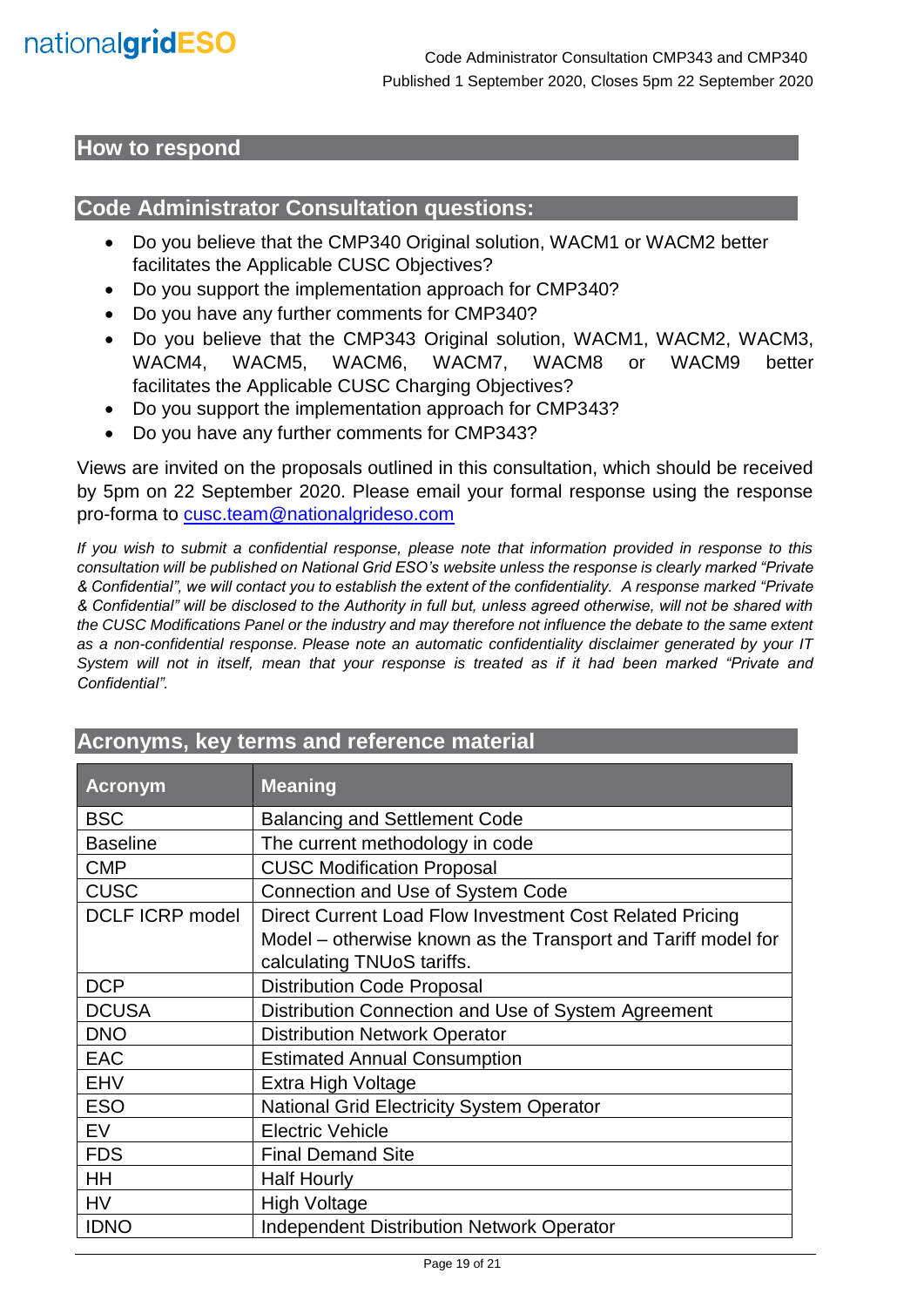

| <b>LLFC</b>  | <b>Line Loss Factor Class</b>                                   |
|--------------|-----------------------------------------------------------------|
| LV           | Low Voltage                                                     |
| <b>MCB</b>   | <b>Measurement Class B</b>                                      |
| <b>MCD</b>   | <b>Measurement Class D</b>                                      |
| <b>MIC</b>   | <b>Maximum Import Capacity</b>                                  |
| <b>MPAN</b>  | <b>Meter Point Administration Number</b>                        |
| <b>MRA</b>   | <b>Master Registration Agreement</b>                            |
| <b>NETSO</b> | National Electricity Transmission System Operator               |
| <b>NHH</b>   | Non-Half Hourly                                                 |
| <b>PID</b>   | <b>ENA Targeted Charging Review Project Initiation document</b> |
| <b>SCR</b>   | <b>Significant Code Review</b>                                  |
| <b>TNUoS</b> | <b>Transmission Network Use of System</b>                       |
| <b>TCR</b>   | <b>Targeted Charging Review</b>                                 |
| <b>TDR</b>   | <b>Transmission Demand Residual</b>                             |
| <b>UMS</b>   | <b>Unmetered Supplies</b>                                       |

#### **Reference material:**

- 1. [Ofgem direction letter](https://www.ofgem.gov.uk/system/files/docs/2019/11/cusc_direction_1.pdf)
- 2. [Ofgem Targeted Charging Review decision](https://www.ofgem.gov.uk/system/files/docs/2019/12/full_decision_doc_updated.pdf)
- 3. [ENA Targeted Charging Review Project Initiation document](https://urldefense.com/v3/__http:/www.chargingfutures.com/media/1390/tcr-joint-eso-dno-pid-v10.pdf__;!70_KdN2uTJA!iTCC0uKa-KGiJ-mbkt9wKAdUd4VEQgNAnFADH7gkPuWIOXPyWFJ25WItQW-c8yUgXR06uw$)
- 4. [ENA Targeted Charging Review Updated Project Initiation document](http://www.chargingfutures.com/media/1444/tcr-joint-eso-dno-pid-update-v11.pdf)
- 5. Ofgem updated direction letter [with implementation date April 2022](https://www.ofgem.gov.uk/publications-and-updates/consent-withdraw-cmp332-and-direction-raise-new-cusc-modification-proposal-new-transmission-demand-residual-charges-targeted-charging-review-tcr-1)

| <b>Annexes</b>     |                                                        |  |
|--------------------|--------------------------------------------------------|--|
| <b>Annex</b>       | <b>Information</b>                                     |  |
| Annex 1            | CMP343 Proposal Form                                   |  |
| Annex <sub>2</sub> | CMP340 Proposal Form                                   |  |
| Annex <sub>3</sub> | <b>CMP343 Terms of Reference</b>                       |  |
| Annex 4            | <b>CMP340 Terms of Reference</b>                       |  |
| Annex <sub>5</sub> | <b>CMP332 Workgroup Consultation</b>                   |  |
| Annex <sub>6</sub> | <b>CMP332 Workgroup Consultation Responses Summary</b> |  |
| Annex <sub>7</sub> | <b>CMP332 Workgroup Consultation Responses</b>         |  |
| Annex 8            | <b>Updated Transmission Banding Analysis</b>           |  |
| Annex <sub>9</sub> | Updated Transmission Banding Analysis - Assumptions    |  |
| Annex 10           | £ Per Site Locational Adjustment Analysis              |  |
| Annex 11           | CMP343 Workgroup Alternative Proposal Forms            |  |

### **Annexes**